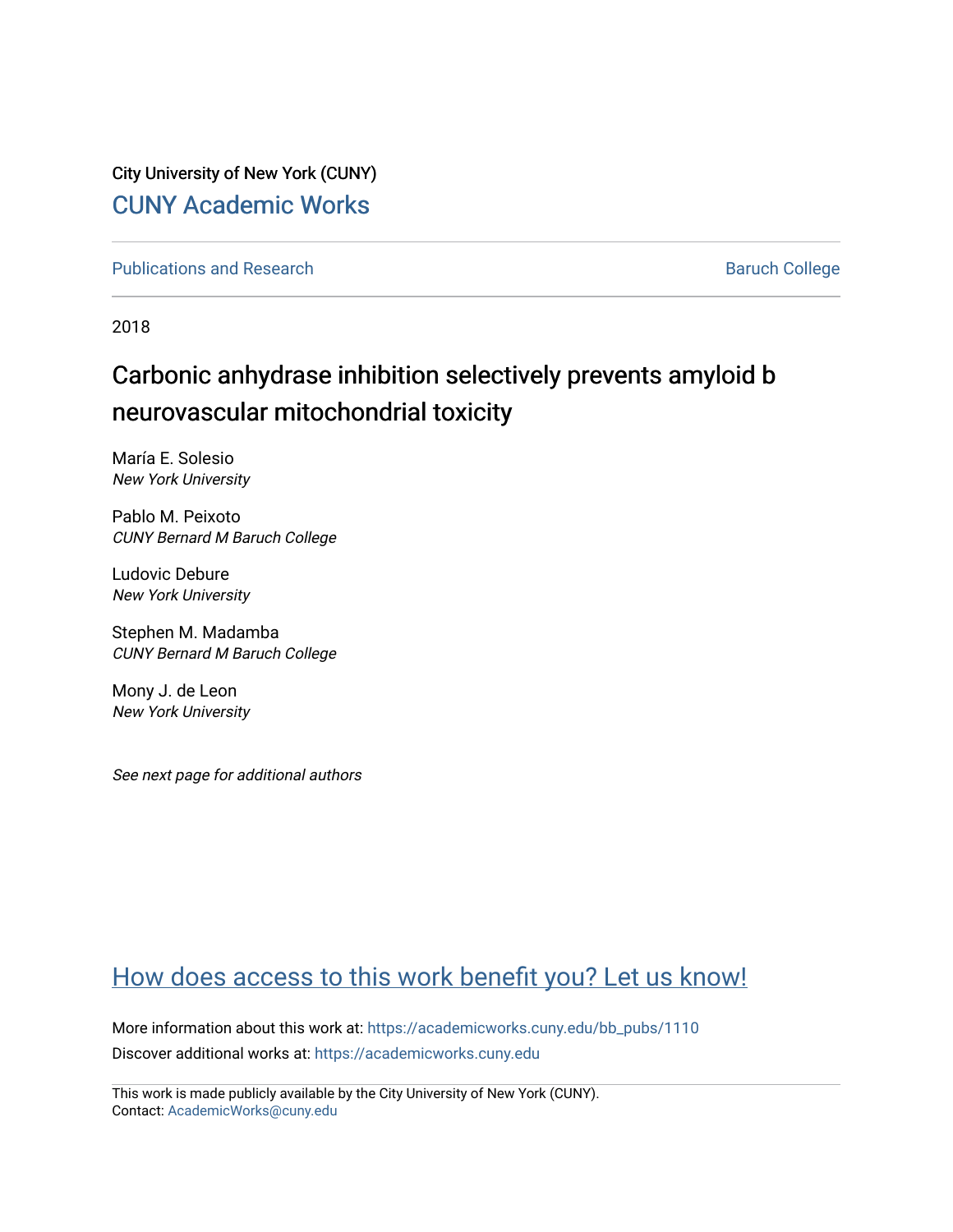# Authors

María E. Solesio, Pablo M. Peixoto, Ludovic Debure, Stephen M. Madamba, Mony J. de Leon, Thomas Wisniewski, Evgeny V. Pavlov, and Silvia Fossati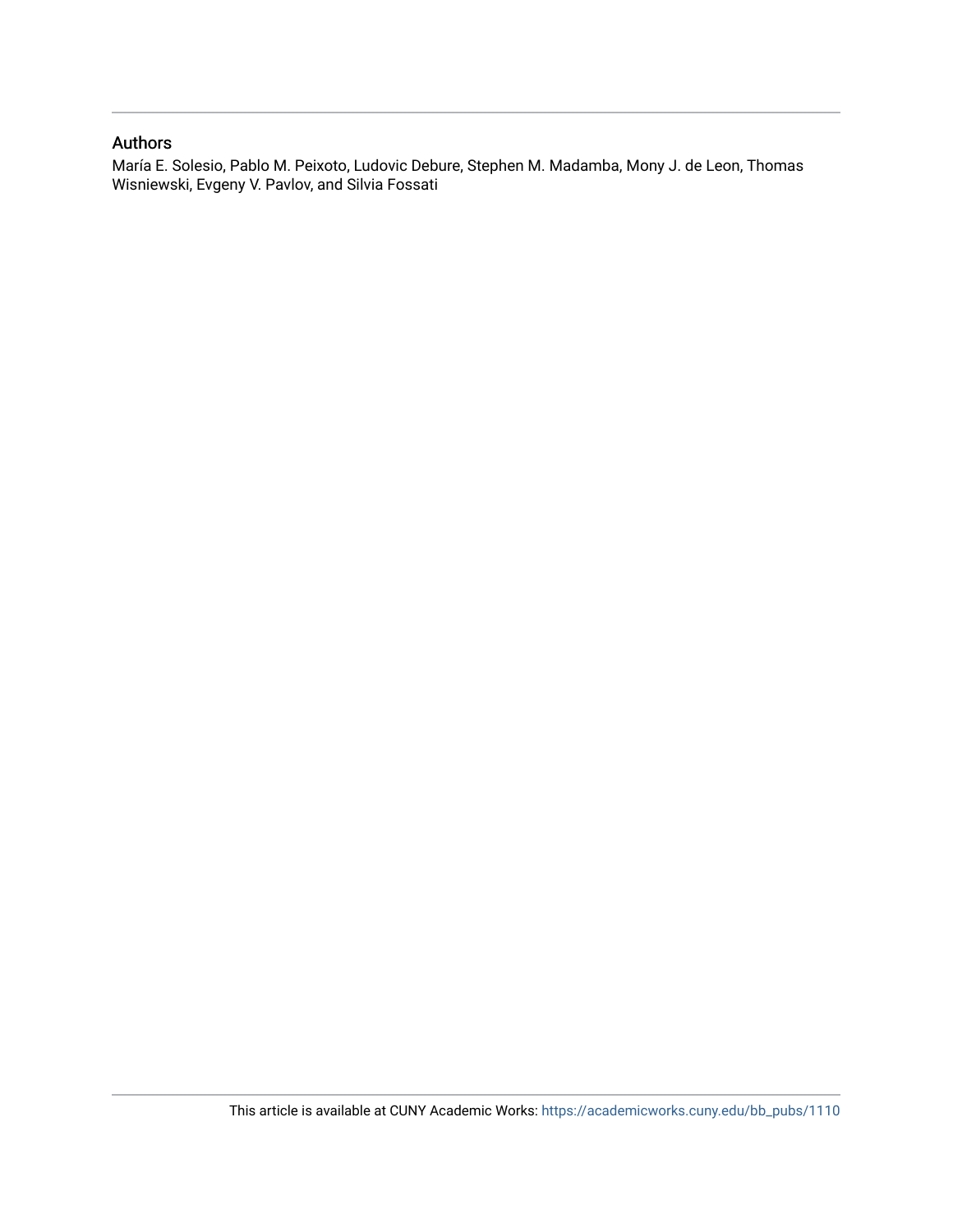DOI: 10.1111/acel.12787

## ORIGINAL ARTICLE



# Carbonic anhydrase inhibition selectively prevents amyloid  $\beta$ neurovascular mitochondrial toxicity

María E. Solesio<sup>1</sup> | Pablo M. Peixoto<sup>2</sup> | Ludovic Debure<sup>3</sup> | Stephen M. Madamba<sup>2</sup> | Mony J. de Leon<sup>3</sup> | Thomas Wisniewski<sup>[4](http://orcid.org/0000-0002-2047-222X)</sup> | Evgeny V. Pavlov<sup>1</sup> | Silvia Fossati<sup>3,4</sup>

1 Department of Basic Sciences, New York University College of Dentistry, New York, New York

2 Department of Natural Sciences, Baruch College, Graduate Center, The City University of New York, New York, New York

3 Department of Psychiatry, New York University School of Medicine, New York, New York

4 Department of Neurology, Center for Cognitive Neurology, New York University School of Medicine, New York, New York

#### **Correspondence**

Silvia Fossati, Department of Neurology and Psychiatry, New York University School of Medicine, One Park Avenue, 8th floor, room 229, New York, NY. Email: silvia.fossati@nyumc.org

#### Funding information

Leon Levy Fellowship in Neuroscience; Alzheimer's Association, Grant/Award Number: NIRG-12-240372; Blas Frangione Foundation; CIEN-Reina Sofia Foundation; American Heart Association, Grant/Award Number: 13SDG16860017; NIH, Grant/ Award Number: AG008051, NS073502, AG13616, AG022374, AG12101, AG057570

## **Summary**

Mounting evidence suggests that mitochondrial dysfunction plays a causal role in the etiology and progression of Alzheimer's disease (AD). We recently showed that the carbonic anhydrase inhibitor (CAI) methazolamide (MTZ) prevents amyloid  $\beta$ (Ab)-mediated onset of apoptosis in the mouse brain. In this study, we used MTZ and, for the first time, the analog CAI acetazolamide (ATZ) in neuronal and cerebral vascular cells challenged with  $\Delta\beta$ , to clarify their protective effects and mitochondrial molecular mechanism of action. The CAIs selectively inhibited mitochondrial dysfunction pathways induced by A<sub>B</sub>, without affecting metabolic function. ATZ was effective at concentrations 10 times lower than MTZ. Both MTZ and ATZ prevented mitochondrial membrane depolarization and  $H_2O_2$  generation, with no effects on intracellular pH or ATP production. Importantly, the drugs did not primarily affect calcium homeostasis. This work suggests a new role for carbonic anhydrases (CAs) in the A $\beta$ -induced mitochondrial toxicity associated with AD and cerebral amyloid angiopathy (CAA), and paves the way to AD clinical trials for CAIs, FDA-approved drugs with a well-known profile of brain delivery.

#### **KEYWORDS**

Alzheimer's disease, amyloid  $\beta$ , carbonic anhydrase inhibitors, acetazolamide, methazolamide, mitochondria

# 1 | INTRODUCTION

Alzheimer's disease (AD) is the most prevalent type of dementia in the developed world. Despite the enormous efforts made by the scientific community, an effective therapeutic strategy against AD has yet to be developed. The importance of mitochondrial dysfunction in the pathogenesis of AD and other neurodegenerative diseases has been increasingly recognized (Mancuso, Coppede, Murri & Siciliano, 2007; Swerdlow, Burns & Khan, 2010). A causal relationship has been found between mitochondrial dysfunction and amyloid  $\beta$  (A $\beta$ )induced neuronal and vascular degeneration (Abramov, Scorziello &

Duchen, 2007; Fossati et al., 2010; Swerdlow et al., 2010). Indeed, mitochondrial pathology, oxidative stress, and energy metabolism impairment are implicated in the pathogenesis of AD and present in patients with AD and transgenic animal models, preceding formation of Ab plaques, cell death, and memory loss (Beal, 2005). Little attention has been paid to the mitochondrial molecular/biochemical pathways leading to AD. The scientific community emphasizes the need to explore mitochondrial pathways to provide solutions to unanswered questions in the prevention and treatment of the disease.

Mitochondrial-specific therapies are emerging as promising therapeutic tools. It is interesting that mitochondrial therapies have

------------------------------------------------------------------------------------------------------------------------------- --------------------------------------- This is an open access article under the terms of the [Creative Commons Attribution](http://creativecommons.org/licenses/by/4.0/) License, which permits use, distribution and reproduction in any medium, provided the original work is properly cited.

© 2018 The Authors. Aging Cell published by the Anatomical Society and John Wiley & Sons Ltd.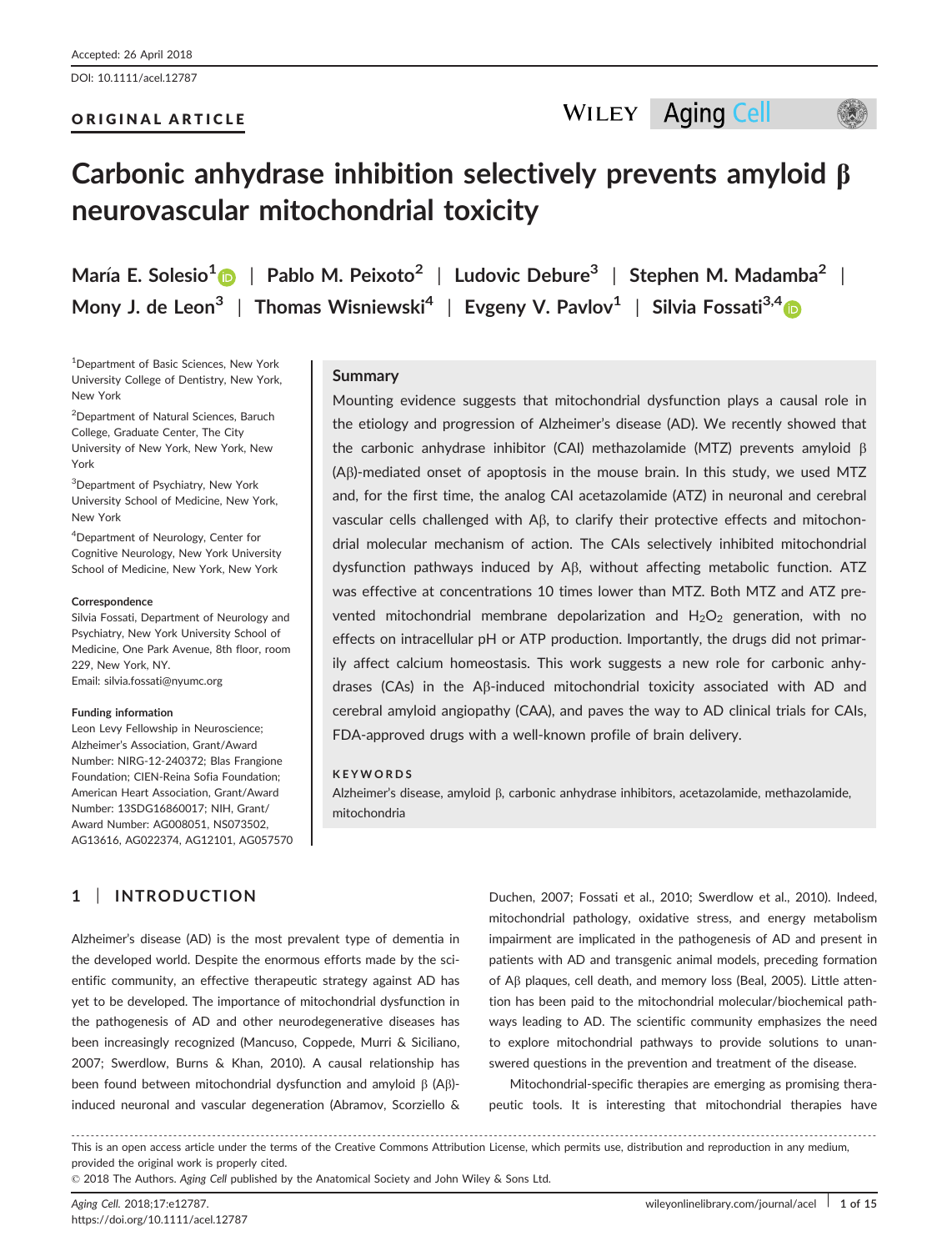# $^{2 \text{ of } 15}$  Aging Coll  $^{2 \text{ of } 15}$

shown beneficial effects in different models of neurodegenerative pathologies, where mitochondrial dysfunction and apoptotic cell death are known to be involved, such as AD (Fossati, Ghiso & Rostagno, 2012b; Moreira, Carvalho, Zhu, Smith & Perry, 2010), Parkinson's disease (Solesio, Prime et al., 2013; Solesio, Saez-Atienzar, Jordan & Galindo, 2012), and Huntington's disease (Solesio, Saez-Atienzar, Jordan & Galindo, 2013).

Carbonic anhydrases (CA) are enzymes involved in the reversible conversion of carbon dioxide and water into bicarbonate and protons. They are present in all the vertebrates, showing different intracellular locations and regulating pH and ion transport. CA-VA and CA-VB have a mitochondrial localization (Ghandour, Parkkila, Parkkila, Waheed & Sly, 2000). CA-II, known as cytoplasmic, was also recently shown by proteomic profiling to be increased in brain mitochondria in aging and neurodegeneration (Pollard, Shephard, Freed, Liddell & Chakrabarti, 2016). CA inhibitors (CAIs) are used to treat a variety of disorders including glaucoma, epilepsy, neuropsychiatric disorders, and acute mountain sickness (Aggarwal, Kondeti & McKenna, 2013; Fossati et al., 2016; Huang et al., 2010).

In this study, we examine multiple mitochondrial pathways of amyloid toxicity in neuronal and cerebral endothelial cells (ECs), and evaluate CAIs as active regulators of these processes. We analyze changes in mitochondrial membrane potential, production of ATP, emission of ROS (reactive oxygen species), mitochondrial and cytoplasmic calcium influx, as well as activation of caspase 9 and cell death. While unveiling mechanistic insights into the deleterious mitochondrial actions of amyloid, we propose and test a novel therapeutic approach for preventing these deleterious events. We analyze the role of the CAI methazolamide (MTZ) and, for the first time, its analog acetazolamide (ATZ), on specific  $A\beta$ -mediated pathways of mitochondrial dysfunction and apoptotic cell death, in both neuronal cell lines and microvascular ECs, challenged, respectively, with  $A\beta42$ and the vasculotropic Ab40-Q22 (Fossati, Ghiso & Rostagno, 2012a).

Importantly, we include the analysis of mitochondrial toxicity in cerebral endothelial cells. The deposition of amyloid (predominantly AB40) around cerebral vessels and microvessels, known as cerebral amyloid angiopathy (CAA), is today recognized as an integral part of the disease. In addition to the well-known neurodegenerative pathology caused by the parenchymal deposition of  $\mathsf{A}\beta$  (mainly in its 42 amino acids form), CAA is known to cause vascular damage, microand macro- hemorrhage, apoptosis, and dysfunction of the entire neurovascular unit. These neurovascular effects further exacerbate the pathology and progression of the disease (Revesz et al., 2009; Zlokovic, 2008). Mutations in the  $\mathsf{A}\beta$  peptide generate variants such as the Ab40-Q22 mutant, which are associated with CAA, hemorrhagic stroke, and early-onset dementia in AD familiar forms, induce aggressive endothelial cell damage, and can represent useful tools to study amyloid-mediated vascular pathology (Fossati et al., 2010).

MTZ was first selected from a drug library for its ability to inhibit cytochrome C (CytC) release from isolated mitochondria, showing beneficial effects in models of Huntington's disease (Wang et al., 2008) and ischemia-reperfusion injury (Wang et al., 2009). Albeit pointing to a mitochondrial effect of MTZ, the mechanisms of action were not fully clarified. MTZ prevented cell death and CytC release in cellular and mouse models of Ab-induced neurodegeneration (Fossati et al., 2016). This is the first study expanding the analysis to other members of the CAIs family and deeply analyzing the mitochondrial mechanism of action of these drugs. Here, we thoroughly examined the effects of two different FDA-approved and clinically used members of the CAI family (MTZ and ATZ) on Aß-mediated mitochondrial damage, and we tested for the first time if the protective effect induced by MTZ on CytC release, the resulting caspase-9 activation, and apoptosis, were also exerted by an analog CAI, ATZ. The FDA has approved MTZ and ATZ for use in glaucoma decades ago. CAIs are also currently approved for the prevention of acute mountain sickness and related cerebral edema and as diuretics. Furthermore, ATZ is used in the treatment for idiopathic intracranial hypertension and normal pressure hydrocephalus (Alperin et al., 2014). Their use in these neurological disorders as well as in epilepsy (Aggarwal et al., 2013) confirms the ability of these drugs to reach the brain at effective concentrations. Due to the long-term use of MTZ and ATZ in chronic conditions, the efficacy and the safety of their systemic administration have been widely assessed (Wright, Brearey & Imray, 2008), making clinical trials for CAIs in AD a concrete possibility. Our novel findings on the mitochondrial effects of MTZ and ATZ against neuronal and vascular amyloid toxicity justify the selection of these drugs as a therapeutic strategy for AD and CAA.

# 2 | RESULTS

# $2.1$  | A<sub>B</sub> treatment elicits mitochondrial membrane depolarization and increases mitochondrial  $H_2O_2$ production. CAIs counteract both effects

First, to determine the concentrations of MTZ and ATZ effective to decrease the apoptotic effect of the  $\mathsf{A}\beta$  peptides in both cell lines, we conducted a dose–response experiment measuring DNA fragmentation (Figure 1), which showed that ATZ is about 10-fold more effective than MTZ at inhibiting apoptosis in both cell types. Afterward, to clarify the molecular mechanisms responsible for the mitochondrial effects of  $A\beta$  and to determine whether CAIs exert a protective effect on these processes, we analyzed the main pathways responsible for maintaining mitochondrial function. Preservation of mitochondrial membrane potential  $(\Delta\Psi)$  is an essential element for cell physiology, survival, and energetic function. Indeed, mitochondrial membrane depolarization is known to precede and facilitate apoptotic cell death. We studied the effects of  $A\beta42$  and Ab40-Q22 on mitochondrial membrane potential in neuronal cells (SH-SY5Y) and ECs, respectively. Membrane potential was measured using TMRM fluorescent probe. Our data clearly showed that challenge with aggregated (oligomeric) forms of the  $\mathsf{A}\beta$  peptides induced a depolarizing effect on the mitochondrial membrane of neuronal cells and ECs, after only 45 min of treatment (Figure 2a). This effect was especially dramatic in the case of microvascular ECs, where  $\Delta\Psi$ was reduced more than 60% by A $\beta$ . It is interesting that the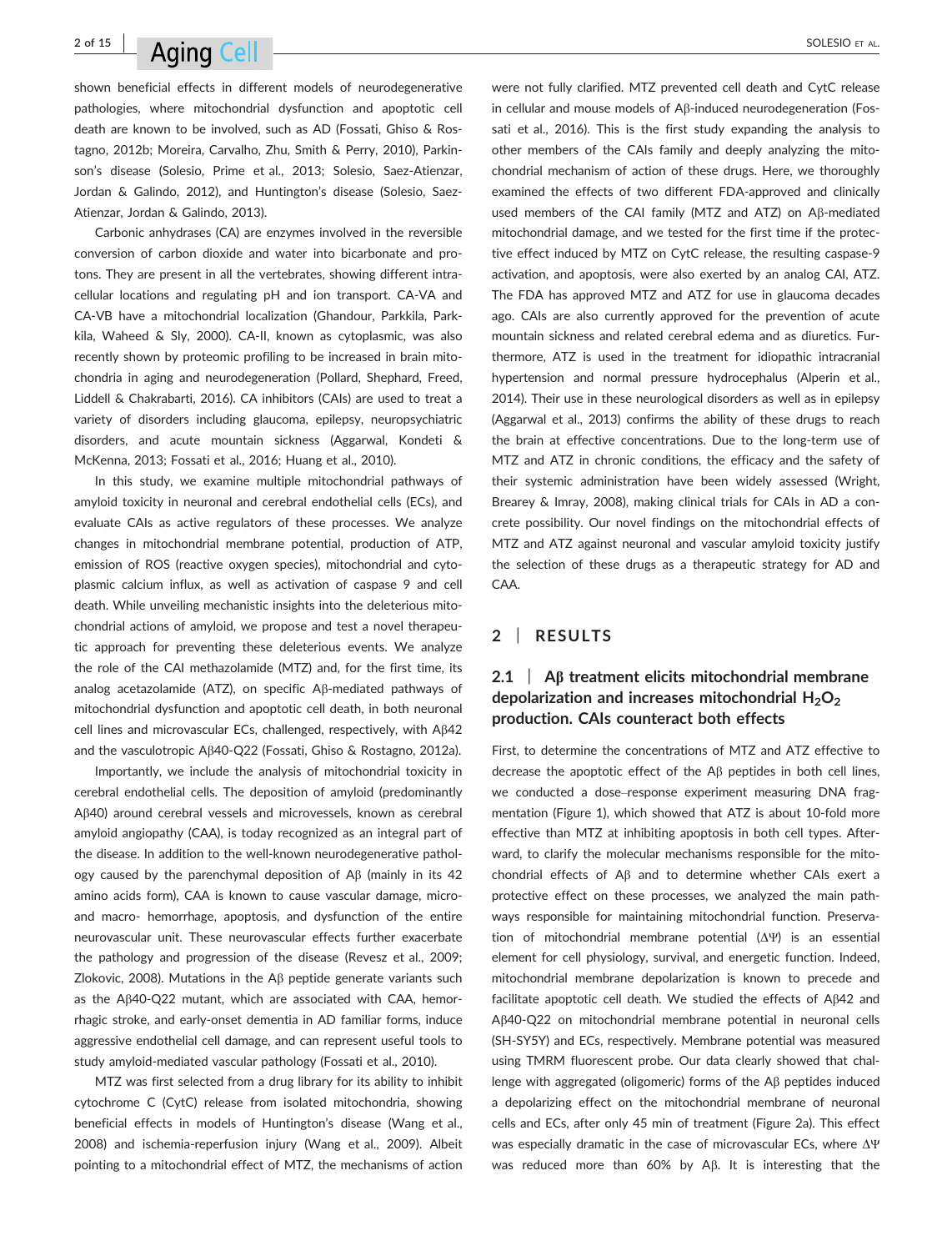

**FIGURE 1** Dose–response curve of  $AB$ and CAIs. Apoptotic cell death was measured by Cell Death ELISA<sup>plus</sup> in neuronal cells (a, b) and microvascular ECs (c, d). Increasing concentrations of CAIs and 10  $\mu$ M of A $\beta$ 42 (a, b) or 50  $\mu$ M of  $A\beta$ 40-Q22 (c, d) were added to the cell cultures. Data in histograms are mean  $\pm$  SEM of at least three independent experiments

magnitude of the membrane depolarization induced by A<sub>B</sub> fibrils and monomers was significantly lower, compared to the depolarization induced by the oligomeric forms. The scrambled  $A\beta42$  peptide, used as a negative control, did not exert any effect on mitochondrial  $\Delta \Psi$ (Figure 2a). On the other hand, addition of 10  $\mu$ M of FCCP to completely depolarize mitochondria resulted in loss of fluorescent signal in both cell lines (Supporting Information, Figure S1), confirming that in our experimental conditions, TMRM fluorescence decrease reflects the degree of mitochondrial depolarization.

Both MTZ and ATZ were able to rescue  $\Delta\Psi$  to values similar to those observed in control. 100  $\mu$ M was used as starting point for MTZ, due to our data indicating an effect of this or higher doses on preventing cell death [(Fossati, Todd, Sotolongo, Ghiso & Rostagno, 2013; Fossati et al., 2016) and Figure 1]. ATZ, used for the first time in this study, was able to prevent the loss of  $\Delta \Psi$  and to maintain the potential at the level of control cells at a significantly lower concentration (10  $\mu$ M). To demonstrate that this effect was specifically due to the inhibition of CAs by MTZ and ATZ, we used N-methyl acetazolamide (100  $\mu$ M), a structural analog of ATZ unable to inhibit CAs. Treatment of SH-SY5Y cells with the analog exerted no effect on  $\Delta\Psi$ , either under control conditions or in the presence of  $A\beta$ .

Increased production of mitochondrial  $H_2O_2$  is a classical signal of mitochondrial dysfunction and an essential mediator of cell death (Singh, Sharma & Singh, 2007).  $H_2O_2$  is a membrane permeable second messenger, as well as a potent precursor of other ROS generation (Turrens, 2003).  $H_2O_2$  production is also tightly regulated by  $\Delta\Psi$ . We measured the levels of H<sub>2</sub>O<sub>2</sub> produced by isolated mitochondria purified after neuronal and ECs treatment with  $\mathsf{AB}, \mathsf{in}$  the presence or absence of the CAIs. A $\beta$  induced a significant increase in the amount of  $H_2O_2$  generated by isolated mitochondria (threefold increase in neuronal cells and about 1.5-fold increase in ECs), as estimated from Amplex Red fluorescence (Figure 3a). Emission of  $H<sub>2</sub>O<sub>2</sub>$  was inhibited in the presence of ATZ or MTZ. While in neuronal cells both drugs completely reverted the effect of  $A\beta$ , ATZ, albeit used at lower concentrations than MTZ, had a more significant effect on ECs (Figure 3a).

# 2.2 | Modulation of mitochondrial and cytoplasmic calcium levels

Fluctuations in mitochondrial-free  $Ca^{2+}$  are usually linked to mitochondrial dysfunction and cell death and they have been previously described in specific cell types challenged with amyloid peptides.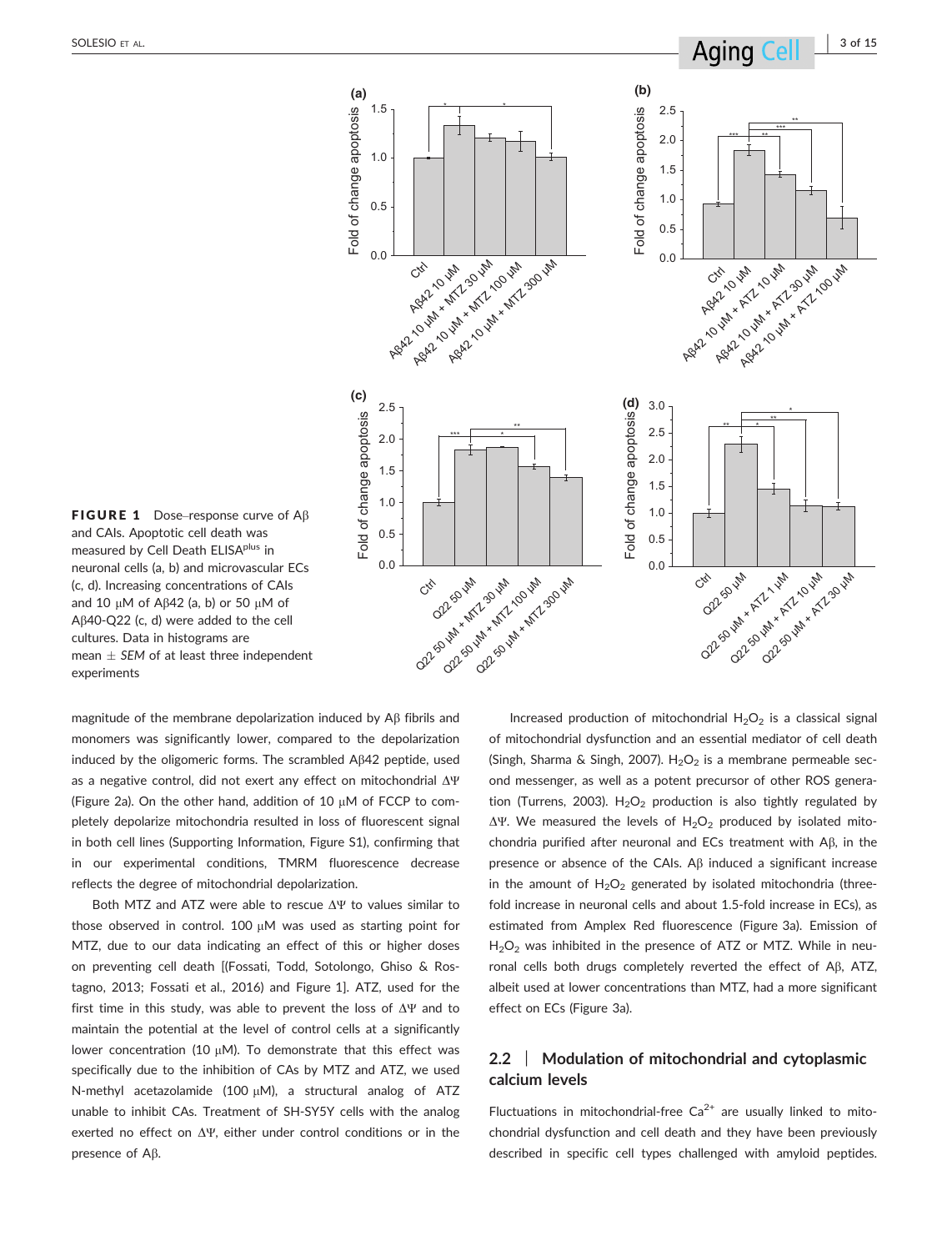

FIGURE 2 Mitochondrial membrane depolarization induced by  $A\beta$  oligomers is prevented by CAIs. Graphs showing mitochondrial membrane potential (ΔΨ) measured by TMRM in SH-SY5Y neuronal cells (left) and microvascular ECs (right). (a) The monomeric and fibrillar forms of the peptides induced a much lower mitochondrial membrane depolarization. It is interesting that the scrambled form of the peptide did not exert any effect on ΔΨ in any of the cell lines. Aβ42, on its different aggregation states, was always added at 10 μM, while the final concentration of Q22 was 50 μM. (b) ΔΨ in the neuronal cells (left panel) is reduced to about 65% of control cells. The reduction is completely prevented by MTZ and ATZ. In ECs cells (central panel), ΔΨ is reduced to 35% of the control levels by Aβ, and reverted to above 80%, after treatment with the peptide in the presence of CAIs. N-methyl acetazolamide (100 µM), a structural analog of ATZ unable to inhibit CAs, showed no effect on ΔΨ either under control conditions or in the presence of Aβ, in SH-SY5Y cells (right panel). Data in histograms are mean  $\pm$  SEM of, at least, three independent experiments

Using specialized fluorescent dyes (Rhod-2/mitochondrial  $Ca^{2+}$  and Fluo-4/cytoplasmic  $Ca^{2+}$ ), we measured the levels of mitochondrial and cytoplasmic-free  $Ca^{2+}$  (Figure 4). Due to their charge, rhodamine-based calcium probes are known to be preferentially localized in mitochondria (Smithen et al., 2013). This fact was confirmed under our experimental conditions, as shown in Supporting Information, Figure S2a, insert.

Surprisingly, we found that an acute treatment (45 min) with pre-aggregated oligomeric Ab peptides decreased mitochondrial-free calcium levels in both cell types (Figure 4a–b). It is interesting that when we analyzed cytoplasmic  $Ca^{2+}$ , we detected a similar effect to that observed in the mitochondria, although the decrease was not significant in ECs (Figure 4c–d). CAIs, given together with the peptide for 45 min, did not affect the decreased levels of mitochondrial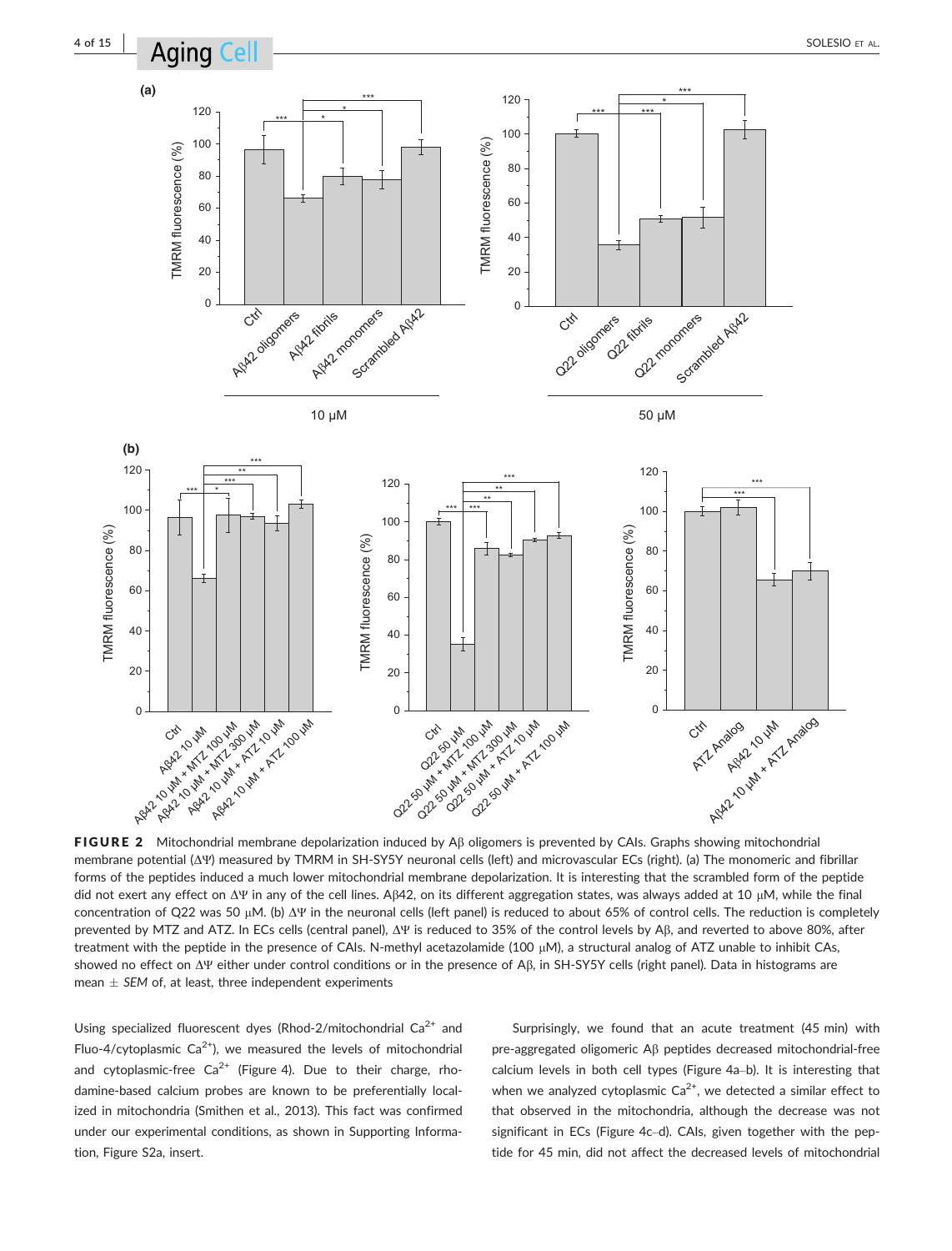**(a)** 4.0 2.0 \*\*\* Amplex red (FOC of Ctrl) Amplex red (FOC of Ctrl) Amplex red (FOC of Ctrl) 3.0 Amplex red (FOC of Ctrl) \* \* 1.5 2.0 1.0 1.0 0.5 Age 10 MM + ATZ 100 HM OUR ASH MAY 200 MM Ollywin + ATL 2 Hat 00 μM Ly Valley Ash ATZ 10 HM RA<br>AR 10 1 M + M + C 10 HM 0.0 cm + M2 100 mm A<sup>β</sup>42 10 μM + ATZ 10 μM A<sup>β</sup>42 10 μM + MTZ 300 μM **(b)** 2.0 2.0 CellROX (FOC vs. Ctrl) CellROX (FOC vs. Ctrl) CellROX (FOC vs. Ctrl) CellROX (FOC vs. Ctrl) 1.5 1.5 1.0 1.0 0.5 0.5 AP 10 2 M + AT 100 HM 0.0 RAP<br>AP42 10 10 μM + ATZ 10 μM<br>Ag42 10 μM + ATZ 10 μM + ATZ<br>AP42 10 μM + ATZ 50 μM + ATZ **Q250 μM + ATZ 5 200 μM**<br>Q2250 200 μM + ATZ 5 200 μM<br>Q250 200 μM + ATZ 5 200 μM<br>Q250 200 μM + ATZ 5 200 μM Q2-X1-3-4 **Q250 μM + ATZ 100 μM**<br>ATZ 30 μM + ATZ 100 μM<br>S250 μM + ATZ 100 μM<br>S250 μM + ATZ 100 μM<br>S250 μM + ATZ 100 μM **(c)** 1.5 1.5 DCFDA (FOC vs. Ctrl) DCFDA (FOC vs. Ctrl) DCFDA (FOC vs. Ctrl) DCFDA (FOC vs. Ctrl) 1.0 1.0 0.5 0.5 0.0 0.0 Cts<sup>2</sup> Rg<br>Agata 10 μM + ATZ<br>Agata 10 μM + ATZ 10 μM<br>Agata 10 μM + ATZ 10 μM Ag 10 μM + ATZ 100 μM + ATZ 100 μM  $\theta_{2}^{3}$   $\theta_{3}^{2}$   $\theta_{4}^{2}$   $\theta_{5}^{2}$   $\theta_{5}^{2}$   $\theta_{6}^{2}$   $\theta_{7}^{2}$   $\theta_{8}^{2}$   $\theta_{9}^{2}$   $\theta_{1}^{2}$   $\theta_{1}^{2}$   $\theta_{1}^{2}$   $\theta_{1}^{2}$   $\theta_{1}^{2}$   $\theta_{1}^{2}$   $\theta_{1}^{2}$   $\theta_{1}^{2}$   $\theta_{1}^{2}$   $\theta_{1}^{2}$   $\theta_{1}^{2}$  Q2 50 HM Q2 50 μM + ATZ 100 μM + ATZ<br>ATZ 10 μM + ATZ 100 μM + ATZ<br>SO 20 μM + ATZ 100 μM + ATZ<br>CATZ 30 μM + ATZ 100 μM + ATZ

FIGURE 3 Increase in mitochondrial  $H<sub>2</sub>O<sub>2</sub>$  production in response to A $\beta$  and its inhibition in the presence of CAIs. Effect of Ab on cellular production. (a) Data show the relative amount of  $H_2O_2$  produced by isolated mitochondria expressed as FOC of the control (Ctrl), as measured by Amplex Red in SH-SY5Y cells (left) and in ECs (right).  $H_2O_2$  production significantly increases when cells are treated with Aß42 10  $\mu$ M or Q22 50  $\mu$ M. The release of  $H<sub>2</sub>O<sub>2</sub>$  is prevented when CAIs are added together with A $\beta$ . Both the level of H<sub>2</sub>O<sub>2</sub> production and the efficiency of its inhibition are more extreme in neuronal cells, compared to ECs. General oxidative stress within the cell, measured by CellROX (b) and DCFDA (c) reagents in neuronal cells (left) and ECs (right), is not significantly affected by  $AB$  challenge. The addition of CAIs does not significantly change the amount of intracellular ROS present in any of the two cell types. Data in histograms are mean  $\pm$  SEM of at least three independent experiments

and cytoplasmic  $Ca^{2+}$  in neuronal cells, while in ECs, the highest doses of MTZ and ATZ were able to counteract the effect exerted by the peptide (Figure 4b, d).

To exclude experimental artifacts, we subjected the cells to different loading and washing times, which consistently resulted in decreased levels of free calcium in both mitochondrial and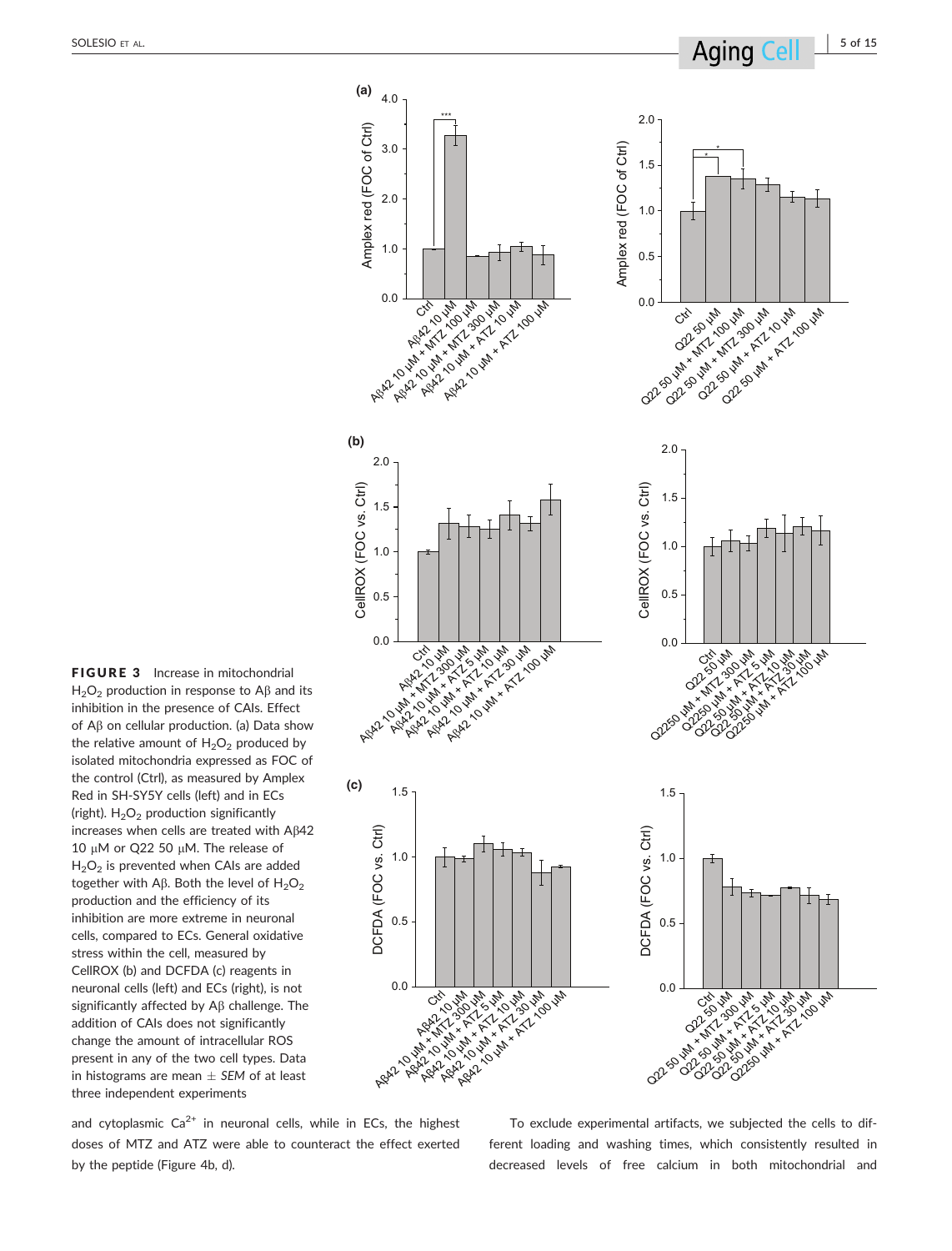

**FIGURE 4** Effect of  $\mathsf{AB}$  on calcium homeostasis and differential impact of CAIs. (a, b) Graphs show mitochondrial calcium accumulated in the presence of  $A\beta$ (respectively, A $\beta$ 42 10 µM or Q22 50 µM) with or without MTZ (100 or 300  $\mu$ M) or ATZ (10 or 100  $\mu$ M) in (a) SH-SY5Y cells and in (b) ECs. (c, d) Cytoplasmic calcium concentration in the same cell types and under the same treatments is represented. (e) Pretreatment of the cells with the drugs before challenge with  $A\beta$  does not significantly affect mitochondrial and cytoplasmic calcium concentration. Data in histograms in (a, b, c, d, and e) are mean  $\pm$  SEM of at least three independent experiments

cytoplasmic compartments after A<sub>B</sub> challenge. Pretreatment with the drugs for 3 hr did not produce any significant difference in  $Ca^{2+}$ influx, compared to simultaneous addition of peptides and CAIs

(Figure 4e). Rhod-2 has some limitations, mainly related to the fact that it responds to fluctuations in  $Ca<sup>2+</sup>$  concentration not by changing the emission and/or the excitation spectrums, but by variations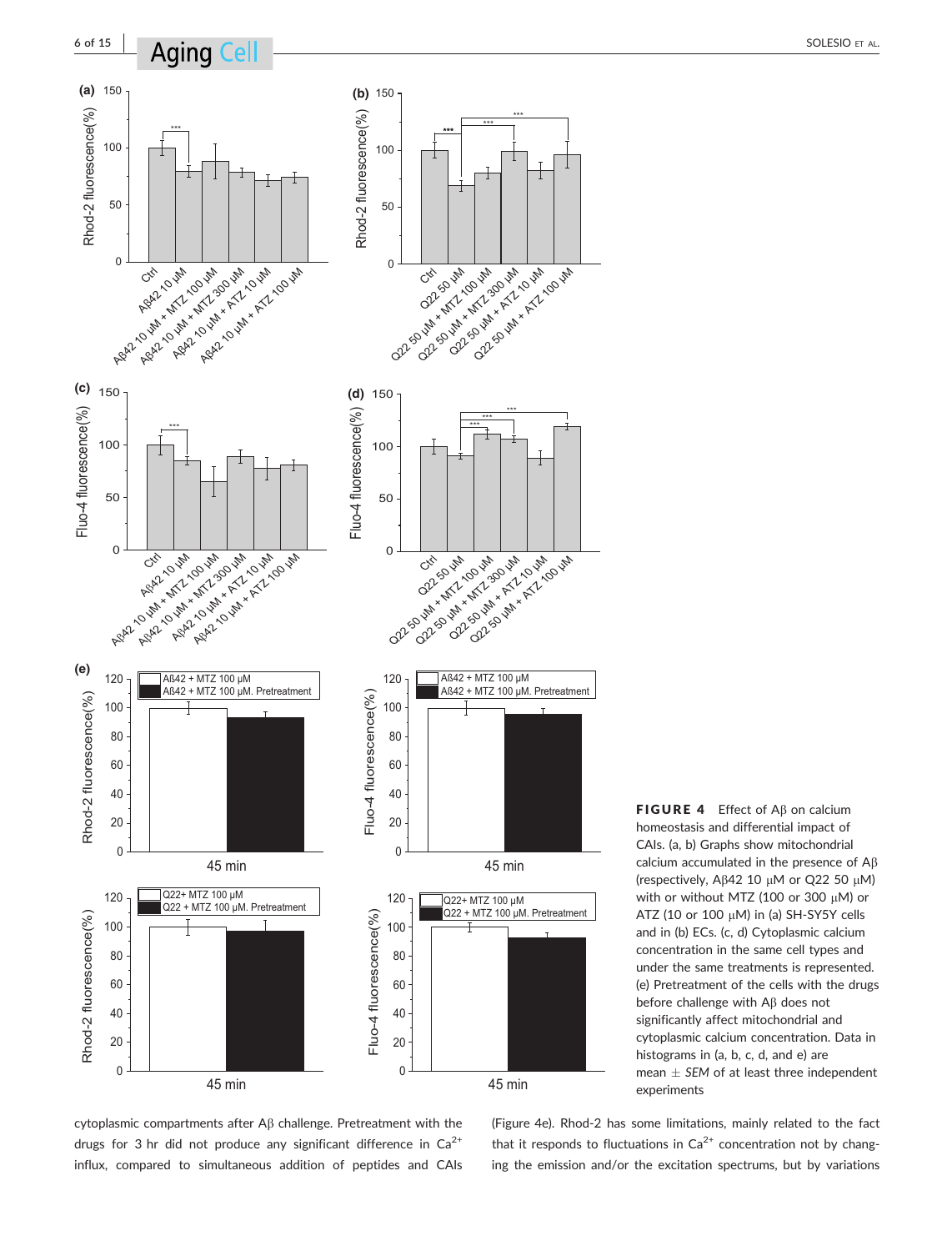in the intensity of the fluorescence. In addition, uneven distribution of the dye within mitochondria could also occur when using this probe. However, rhodamine-based fluorescence probes have been extensively used in the literature as a method to assay mitochondrial calcium (Abramov & Duchen, 2003; Babcock, Herrington, Goodwin, Park & Hille, 1997; Boitier, Rea & Duchen, 1999), and we conducted all the experiments accurately and using the appropriate controls.

# 2.3 | Carbonic anhydrase inhibition does not affect intracellular pH or ATP generation

CA catalyzes the interconversion of  $CO_2$  and  $H_2O$  to  $HCO_3^-$  and protons, through a reversible reaction (Meldrum & Roughton, 1933). For this reason, upon enzyme inhibition, the intracellular levels of bicarbonate may vary. Because bicarbonate is one of the most important components of the pH buffering system of the human body, changes in its concentration may produce dramatic variations in the intracellular pH. In our conditions, no changes in intracellular  $pH$  were elicited by either the A $\beta$  peptides or the CAIs for the duration of the experiments, even if  $A\beta$  was aggregated prior to treatments (Figure 5a and b), showing that cellular pH changes do not mediate the CAIs protective effects.

To examine a possible effect of CAIs on proton flux across the inner mitochondrial membrane and energy production, we measured cellular ATP levels in permeabilized cells, using a luciferin-luciferase assay. Dissimilar results were obtained in SH-SY5Y and ECs. Treatment of SH-SY5Y cells with A<sub>B</sub> induced a modest decrease in ATP levels ( $p = 0.05$ , Figure 5c). These levels remained unchanged upon treatment with MTZ or ATZ in combination with the peptide. As a control, treatment with ATP synthase inhibitor oligomycin induced a sharp decrease ( $p < 0.0001$ ). In contrast, treatment of ECs with the Q22 peptide induced a 21.6% increase in steady-state ATP levels  $(p = 0.001$ , Figure 5c). This increase was unaffected by cotreatment with either MTZ or ATZ. It is interesting that oligomycin, similar to A $\beta$ , also increased ATP luminescence in the ECs ( $p = 0.0002$ ).

# $2.4$  | AB-induced apoptosis and caspase activation are prevented by CAIs

Apoptotic cell death is a well-known contributor to neurovascular degeneration in AD. CytC release from dysfunctional mitochondria and the resulting caspase-9 activation are known to play key roles in the apoptotic process. We have recently reported a protective effect of MTZ against apoptotic cell death in models of  $A\beta$ -induced toxicity (Fossati et al., 2016). Here, we tested for the first time if the protective effect induced by MTZ on caspase activation and CytC release was also exerted by the analog CAI ATZ.

We analyzed the effect of MTZ on amyloid-mediated mitochondrial cell death pathways, showing that  $A\beta$ -induced CytC release (Figure 6a and b), caspase-9 activation (Figure 6c and d), and DNA fragmentation (Figure 1a–d) were inhibited by MTZ starting at  $100 \mu$ M concentration, which confirmed our recent work (Fossati et al., 2016). Importantly, ATZ was effective in preventing CytC release and caspase-9 activation, as well as apoptosis, at concentrations 10 times lower than MTZ, starting at concentrations  $\leq$ 10 µM (Figures 1a–d and 6). ATZ completely reverted Ab-induced caspase-9 activation (Figure 6).

# 3 | DISCUSSION

Mitochondrial dysfunction is an early and causal step in AD pathology, tightly linked to neurodegeneration and promoting cognitive impairment (Hirai et al., 2001; Swerdlow, Burns & Khan, 2014; Swerdlow & Khan, 2009; Swerdlow et al., 2010). The apoptotic outcome has been attributed to the pathological effects of  $A\beta$  intermediate aggregation species (particularly oligomers and protofibrils) on mitochondrial pathways (Fossati et al., 2010, 2012b). However, the specific biochemical pathways leading to mitochondrial dysfunction in the presence of amyloid, as well as the resulting activation of cell death pathways in neurovascular cells, are still unclear.

Here, we revealed that CAs might be previously unrecognized key targets in these processes. Our results clearly showed induction of mitochondrial membrane depolarization and increased mitochondrial  $H_2O_2$  production, in response to A $\beta$ -challenge, in both neuronal and cerebral microvascular ECs. MTZ and ATZ, two different members of the CAI family, were effective at inhibiting the mitochondrial dysfunction pathways induced by A<sub>B</sub>. Intriguingly, other mitochondrial parameters, such as ATP production and pH, were not equally affected. Moreover, mitochondrial and cytoplasmic calcium flux did not seem to be essential for the mechanism of action of the CAIs.

In the presence of A<sub>B</sub>, mitochondrial membranes were strongly depolarized and mitochondrial production of  $H_2O_2$  was increased. These data are concordant with previous reports, showing that the A<sub>B</sub> peptide affects the production of different types of ROS, including  $H_2O_2$  (Kaminsky & Kosenko, 2008). The essential role played by mitochondrial  $H_2O_2$  production in the activation of the apoptotic pathway in our study is concordant with previous work showing that increments in the generation of this molecule appear early after Abchallenge (Milton, 2004; Tabner et al., 2005). In our model,  $H_2O_2$ production and mitochondrial membrane depolarization, which is also a key process in AD pathogenesis (Moreira et al., 2010), appear as primary inductors of Ab-mediated apoptotic cell death and as the main targets of CAIs. Both parameters were clearly reverted when CA was inhibited by MTZ and ATZ.

It is interesting that despite the increase in  $H_2O_2$  produced by mitochondria isolated after cell treatment with  $\mathsf{AB}$  (Figure 3a), other intracellular ROS measured in whole cells were not increased in response to  $\mathsf{AB}$  in our model (Figure 3b and c). The differences between the effects exerted by the A $\beta$  peptides on H<sub>2</sub>O<sub>2</sub> release by isolated mitochondria and on other types of ROS measured in whole cells can be explained by the ability of  $H_2O_2$  to rapidly cross membranes and be released extracellularly. In line with this hypothesis, while the use of Amplex Red allows to study the amount of  $H_2O_2$ released into solution by mitochondria after cell lysis, CellROX and DCFDA only quantify the amount of ROS in the intracellular space,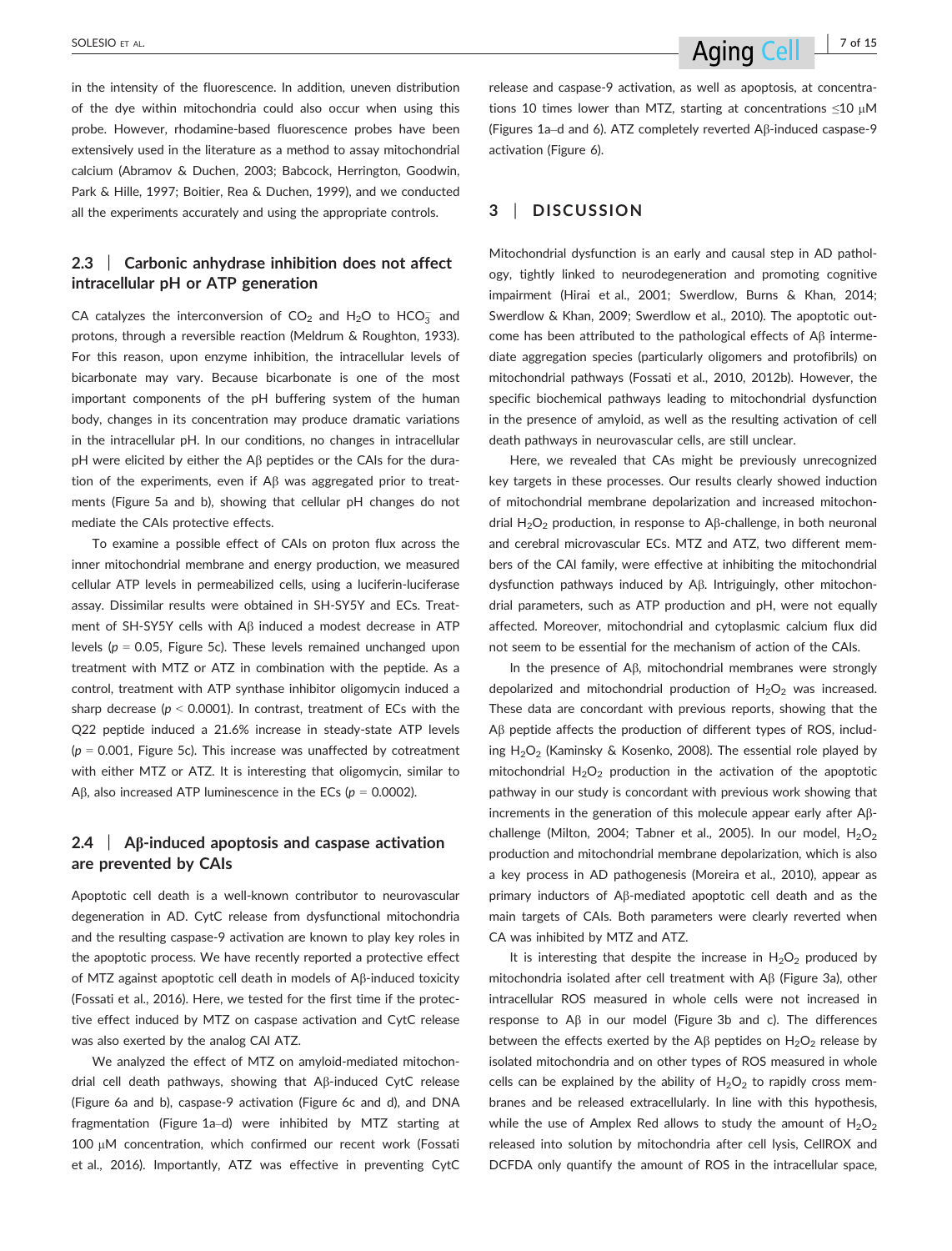

FIGURE 5 Intracellular pH and ATP production are not affected by CAIs. Measurement of the intracellular pH after 3 hr of treatment with the pre-aggregated peptide is shown in (a) for SH-SY5Y and for ECs. The same pH measurement after 16 hr of treatment with  $\mathsf{A}\beta$  without preaggregation is represented in (b) ( $\beta$  $42$ 10  $\mu$ M or Q22 50  $\mu$ M). Cellular pH is not significantly affected by  $A\beta$  and CAIs (MTZ 100 or 300  $\mu$ M and ATZ 10 or 100  $\mu$ M). (c) Bar histograms showing ATP production in response to  $\mathsf{A}\beta$  peptides or to peptides in the presence of CAIs for SH-SY5Y and ECs cell cultures. ATP production is measured by a luminometric assay (CellGlo, Promega) and is represented as A.U. Data in histograms are mean  $\pm$  SEM of, at least, three independent experiments

where likely  $H_2O_2$  is not continually present, due to its ability to cross membranes. The fact that  $H_2O_2$  is highly unstable and that it reacts with lipids and proteins, inducing peroxidation, is also in line with the proposed hypothesis.

To determine whether CAIs affect energy production or proton availability after A $\beta$  challenge, we measured ATP levels in the presence or absence of CAIs. It is interesting that despite cell type differences likely due to different coupling properties, MTZ or ATZ treatment did not affect the steady state of ATP, either in control conditions or in cells treated with Aß. These results suggest that energy production and proton flux are not involved in the CAIs' mechanism of action, which seems primarily driven by the prevention of mitochondrial  $\Delta \Psi$  changes and by the reduction in mitochondrial  $H_2O_2$  release. Thus, the protective effects of CAIs against amyloid peptides are not due to an increase in mitochondrial respiration. It is interesting that the amyloid peptides alone exerted differential effects on SH-SY5Y and ECs, inducing a slight decrease in ATP levels in neuronal cells and a substantial increase in cerebral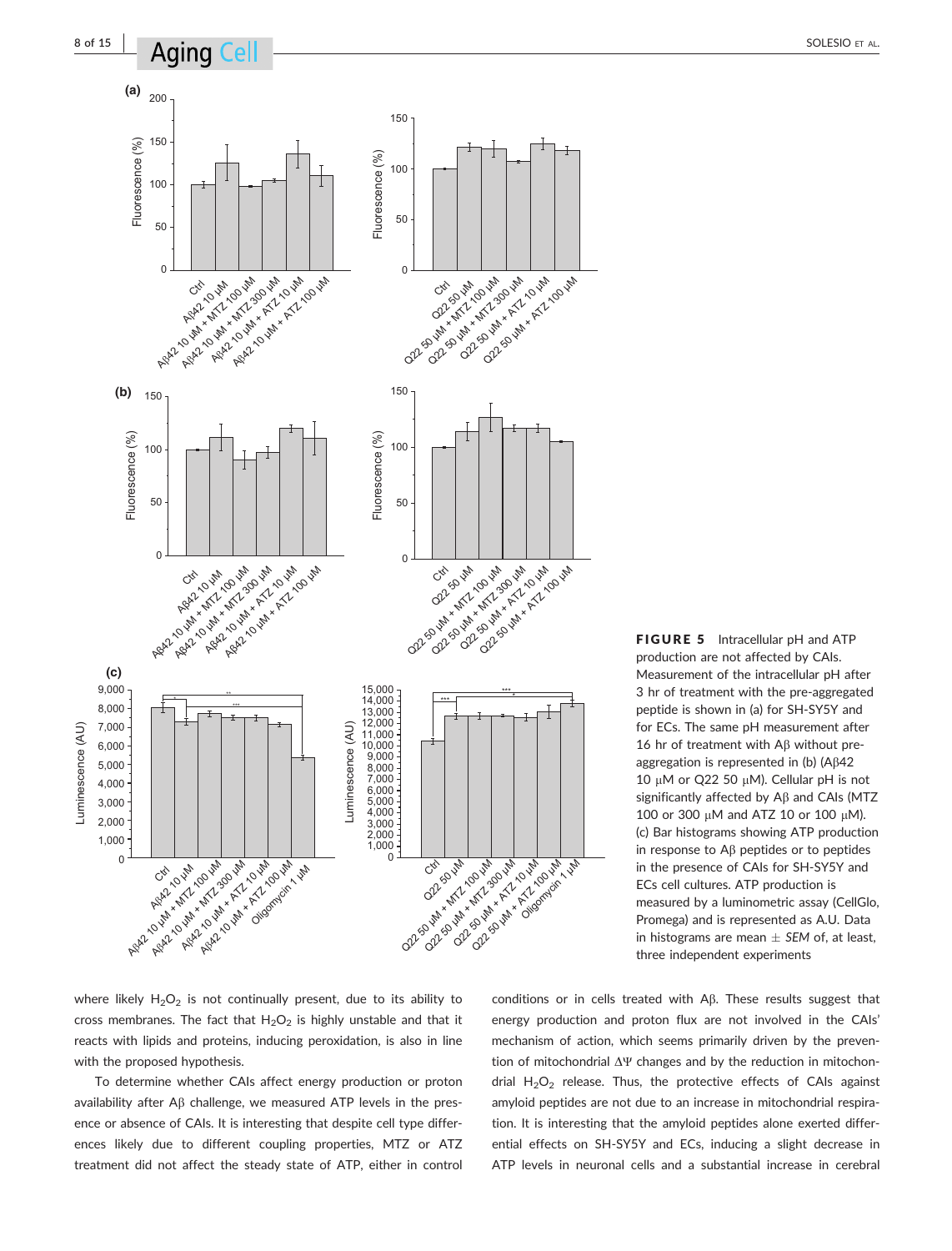

FIGURE 6 Protective effect of CAIs on Aß-induced CytC release and caspase-9 activation. ATZ prevents CytC release in response to Aß in (a) SH-SY5Y and (b) ECs cells. Images were acquired by confocal microscopy after immunocytochemistry. Chain-like mitochondrial Cyt C (arrowheads) in healthy cells or diffused cytoplasmic CytC (arrows) in cells undergoing apoptosis is stained in green. Nuclei are marked in blue with Hoechst 33342. Nuclear condensation indicates apoptosis. The protective effect of MTZ and ATZ on caspase-9 activation is shown in (c) for SH-SY5Y and (d) for ECs cell cultures. Data in histograms are mean  $\pm$  SEM of at least three independent experiments

ECs. A possible explanation is that these cell types handle mitochondrial dysfunction by differentially resorting to aerobic glycolysis (Newington et al., 2011). In fact, we can presume fundamentally different glycolytic metabolism for neuronal cells (such as SHSY-5Y) and ECs. This may explain the different effects induced by the ATP synthase inhibitor oligomycin in our experiments and strengthens our conclusion that the protective mechanisms of CAIs are independent of ATP production.

Maintaining the proper mitochondrial calcium concentration is imperative for cell survival. In fact, mitochondria, jointly with the ER, are the two main organelles in charge of keeping calcium cell homeostasis. However, while in the ER the levels of free calcium are kept within the physiological range by a group of proteins called calsequestrins (MacLennan & Wong, 1971), mitochondria lack any specific protein to exert this action, and the mechanism governing this process is still unclear.

Previous work showed that  $Ca^{2+}$  homeostasis is dysregulated in cellular models of AD, as well as in human AD brains (Berridge, Bootman & Lipp, 1998; Celsi et al., 2009; Garwood et al., 2013). Surprisingly, our data showed decreased levels of free calcium, both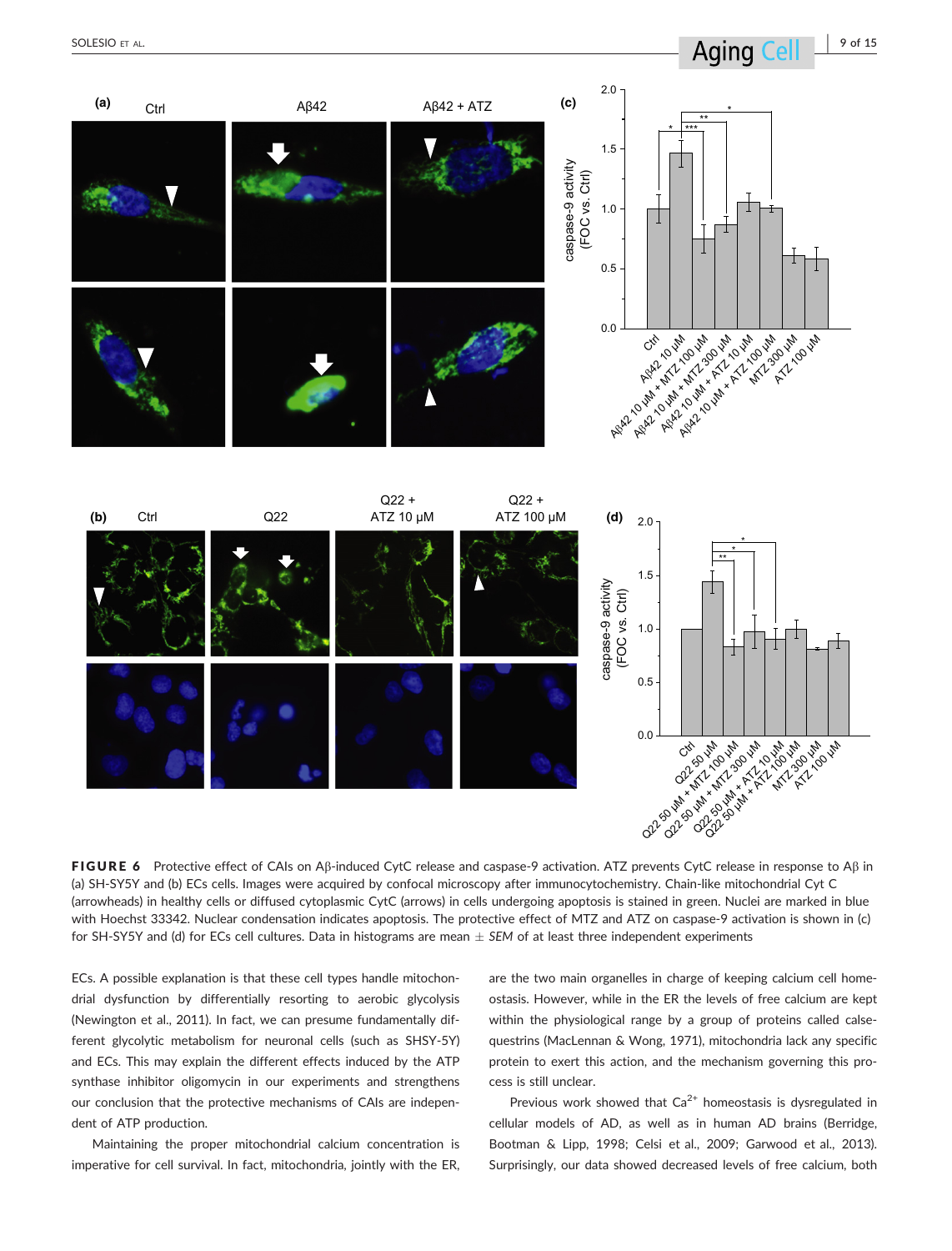# 10 of 15 | SOLESIO ET AL.

in mitochondria and in cytoplasm, after the addition of the A $\beta$  peptides. A previous study showed decreased levels of mitochondrial  $Ca<sup>2+</sup>$  under pathological conditions (Granatiero et al., 2015). Discordant results have been reported regarding the effects of A<sub>B</sub> on cellular and mitochondrial calcium, with studies showing data both consistent and contradictory with our findings (Abramov, Canevari & Duchen, 2003, 2004).

The observed effect on mitochondrial and cytoplasmic calcium concentration was partially rescued by the highest concentrations of MTZ and ATZ in microvascular ECs, reaching values similar to those found under control conditions, while no modulation by CAIs was observed in neuronal cells. This is key evidence that mitochondrial CAIs effects on Aß-induced toxicity are independent of calcium uptake in both mitochondria and cytoplasm, as even in conditions in which CAIs do not affect mitochondrial and cytoplasmic  $Ca^{2+}$  flux (neuronal cells), CAIs are able to inhibit loss of ΔΨ and production of  $H<sub>2</sub>O<sub>2</sub>$ , as well as caspase activation and cell death. In the absence of an obvious effect of CAIs on mitochondrial  $Ca^{2+}$  levels, we concluded that the observed effects are independent of  $Ca^{2+}$  homeostasis. Thus, rather than examining pathways in which fluctuating levels of mitochondrial  $Ca^{2+}$  has been shown, as the opening of the mitochondrial permeability transition pore or the ER-mitochondria interactions, we opted to focus our studies on other mitochondrial parameters affected by CAIs. One of the main consequences of the over dosage of CAIs in humans is the imbalance in the serum electrolyte levels and the resultant change in blood pH (Crandall, Bidani & Forster, 1977). Small increases in the pH of the solutions where MTZ and ATZ are dissolved are also linked to increases in their solubility (Jiang et al., 2013) and may induce changes in the bioavailable concentration of the CAIs, introducing more complexity in our study. Therefore, we monitored possible changes in the intracellular pH upon cell treatment with the CAIs, which could affect Aß-induced toxicity. No significant changes in the pH were found (Figure 5b and c). This allowed us to exclude that the protective effects of CAIs were secondary to pH modulation.

As expected, CytC release and caspase-9 activation were induced by  $\mathsf{A}\beta$  challenge in both neuronal and microvascular ECs. DNA fragmentation, indicating apoptotic cell death, was also increased by  $A\beta$  in both cell types. This is the first study showing that two different CAIs were able to counteract the detrimental effects of A<sub>B</sub> on mitochondrial dysfunction and apoptotic cell death and to analyze their mitochondrial mechanisms of action. While previous findings in neurodegenerative diseases have proposed a role of MTZ in the prevention of mitochondrial dysfunction and CytC release (Fossati et al., 2013, 2016; Wang et al., 2008, 2009), these studies did not explore the potential protective effects of other CAIs, and did not show that the effects were specifically due to CA inhibition. We hypothesized that the prevention of  $\mathsf{A}\beta$ -mediated mitochondrial dysfunction may be due to a direct effect on mitochondrial and/or cellular CAs, as shown by the lack of effect of an inactive ATZ analog. Albeit none of the CAIs available today are fully selective for one of the enzymes, both MTZ and ATZ have high activity on mitochondrial CA (CA-VA and -VB) (Supuran, 2008).

In our models, CAIs prevent A $\beta$ -induced apoptosis by inhibiting loss of  $\Delta \Psi$  and production of H<sub>2</sub>O<sub>2</sub>, as well as CytC release from the mitochondria. A possible mechanism responsible for the prevention of mitochondrial depolarization and  $H_2O_2$  production is that pharmacological inhibition of mitochondrial CAs slows down the production of  $HCO_3^-$ , limiting Krebs cycle and electron transport chain, and thus reducing the production of  $H_2O_2$  and subsequent oxidative stress. This mechanism is also proposed by Shah's group, who showed that inhibition of CAs rescued high-glucose induced mitochondrial dysfunction, ROS production, and pericyte loss in diabetic mice (Price, Eranki, Banks, Ercal & Shah, 2012; Shah, Morofuji, Banks & Price, 2013). The known effects of CAIs on specific ion channels, aquaporins (Kamegawa, Hiroaki, Tani & Fujiyoshi, 2016), or other receptors which interact with  $\text{AB}$  on mitochondrial or cell membranes may also be mechanisms responsible for the amelioration of  $A\beta$ -induced mitochondrial dysfunction (Aggarwal et al., 2013). More studies will be needed to further clarify these molecular mechanisms.

Our results suggest a new and critical role for CA inhibition in the regulation of Ab-induced neuronal and microvascular toxicity, both essential underlying processes of AD etiopathology, through an effect of the CAIs on specific pathways of mitochondrial dysfunction. Importantly, the mitochondrial effects are exerted not only by MTZ, but also by another member of the CAIs family, ATZ, which is effective at even lower concentrations. These concentrations are in the range of those achieved clinically in the brain. Although clinical trials will be required to ultimately demonstrate effects in AD or other dementias, the translatability of our findings will be increased if the protective effects of CAIs are demonstrated in transgenic animal models of amyloidosis. We have previously shown reduced caspase activation and neuronal death after Ab intracerebral injection in mice treated with a concentration of MTZ of 10 mg/kg, that after allometric scaling is significantly under the maximum recommended dose for human adults (Fossati et al., 2016). Promising studies in transgenic mouse models of amyloidosis are currently ongoing in our laboratory. The physiological relevance of this approach is further highlighted by recent proteomic studies showing increased CAII in the mitochondria in aging and neurodegeneration (Pollard et al., 2016), as well as by our group's recent findings demonstrating the presence of multiple CA enzymes in amyloid plaques within the AD human brain (Drummond et al., 2017).

This study, clarifying for the first time the mitochondrial molecular mechanisms of MTZ and ATZ protection against  $A\beta$  toxicity, paves the way for future clinical trials aimed to repurpose these and other FDA-approved CAIs against AD and dementia.

## EXPERIMENTAL PROCEDURES

#### 4.1 | Reagents

Dulbecco's modified Eagle medium:F12 1:1 (DMEM:F12), penicillinstreptomycin, and fetal bovine serum (FBS) were purchased from Gibco-Invitrogen (Carlsbad, California); anti-active caspase-3 antibody from Santa Cruz Biotechnology (Dallas, Texas); protease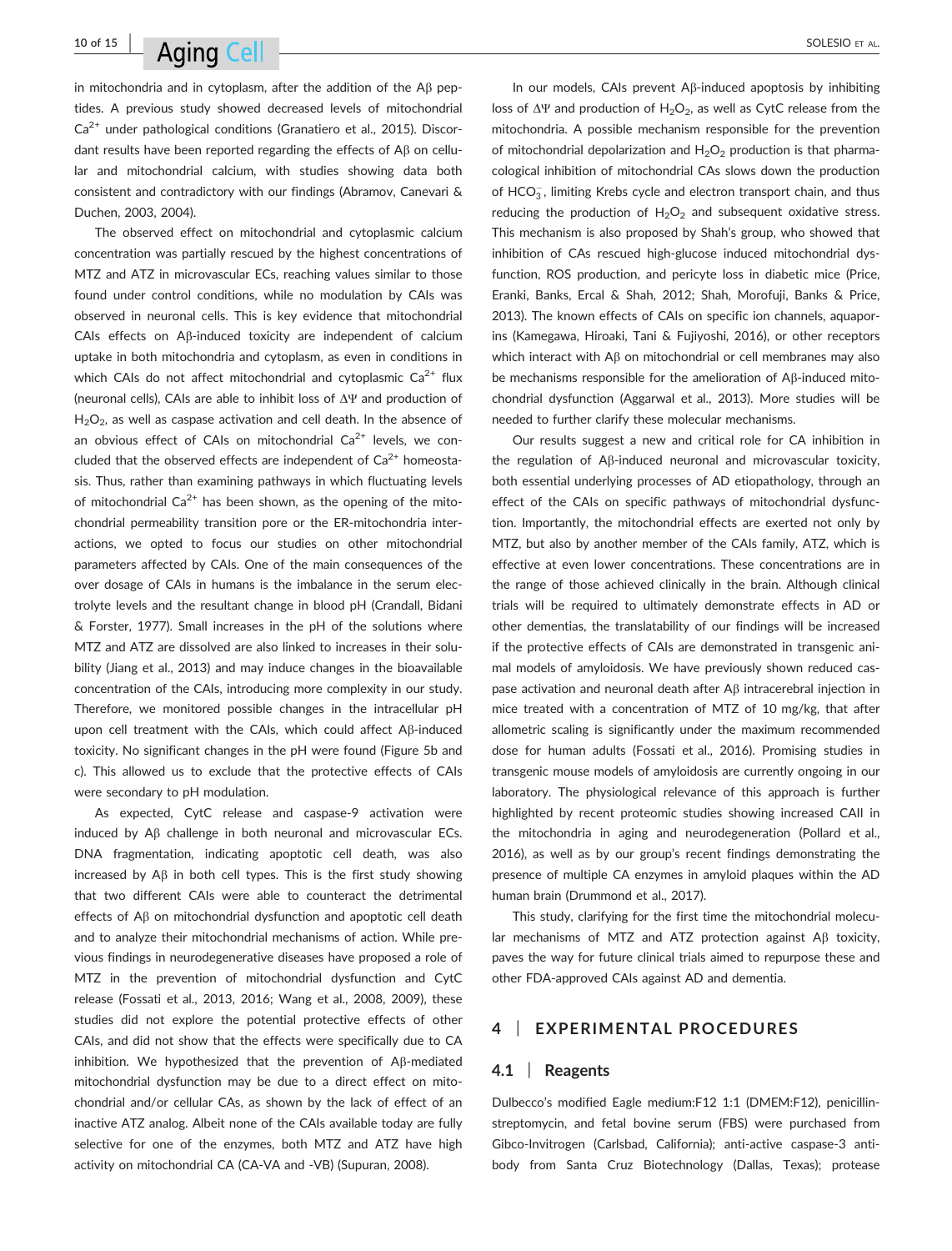inhibitors and cell death detection ELISA plus kit from Roche (Basel, Switzerland); endothelial cell growth medium (EBM-2) and growth supplements from Lonza (Basel, Switzerland); MTZ, ATZ, 1,1,1,3,3,3 hexafluoro-2-propanol (HFIP), dimethyl sulfoxide (DMSO), Triton X-100 solution, bovine serum albumin (BSA), sucrose, mannitol and Tris-HCl, phenylmethylsulfonyl fluoride (PMSF), oligomycin, and p-trifluoromethoxyphenylhydrazone (FCCP) from Sigma-Aldrich (St. Louis, Missouri); caspase-Glo 9 assay and Cell Titer-Glo assay from Promega (Madison, Wisconsin); Amplex Red hydrogen peroxide/peroxidase assay kit and CM-H2DCFDA (general oxidative stress indicator) from Thermo Fisher (Waltham, Massachusetts); paraformaldehyde 20% (PFA) from Electron Microscopy Sciences, (Hatfield, Pennsylvania); Rhod-2 AM, Fluo-4 AM, tetramethylrhodamine methyl ester (TMRM), Hank's balanced salt solution (HBSS), MitoTracker Red, CellROX deep red reagent, pHrodo green AM and Hoechst 333258 from Thermo Fisher (Waltham, Massachusetts); and Alexa Fluor 488 antibody from Abcam (Cambridge, UK).

#### 4.2 | Cell cultures

The neuroblastoma SH-SY5Y cell line was purchased from the American Type Culture Collection (ATCC, Manassas, Virginia) and grown as using DMEM:F12 medium supplemented with 20 units/ml penicillin-streptomycin and 15% (v/v) FBS. Immortalized human brain microvascular endothelial hCMEC/D3 cells (ECs) were obtained from Babette Weksler and grown in complete EBM-2 medium, containing all the growth supplements (Hydrocortisone, hFGF-B, VEGF, R3- IGF-1, ascorbic acid, hEGF, GA-1000, and heparin), 20 units/mL penicillin-streptomycin, and 5% FBS. Both cell lines were grown in a humidified cell culture incubator, under a 5%  $CO<sub>2</sub>$  atmosphere and at 37°C.

#### 4.3 | Drug preparation

MTZ and ATZ were both dissolved in DMSO to stock solutions of 300 mM and kept at  $-20^{\circ}$ C until the day of the experiment. The CAIs were thawed at room temperature and then dissolved in the specific medium used in each experiment to the final concentrations, (30 to 300  $\mu$ M in the case of MTZ and 1 to 100  $\mu$ M for ATZ).

### 4.4 |  $\overrightarrow{AB}$  peptides

Synthetic  $A\beta 42$  was synthesized using N-tert-butyloxycarbonyl chemistry by James I. Elliott at Yale University and purified by reverse-phase high-performance liquid chromatography on a Vydac C4 column (Western Analytical, Murrieta, California, US). Aß40-Q22 (the Dutch genetic variant, containing the E22Q substitution) was synthetized by Peptide 2.0 Inc. (Chantilly, Virginia, USA) and purified by HPLC/MS. Purity was >95%. Scrambled  $A\beta$ 42 was purchased from Bachem (Torrance, California, USA). Aß homologs were dissolved to 1 mM in HFIP, incubated overnight to break down preexisting  $\beta$ -sheet structures (Fossati et al., 2010), and lyophilized. Peptides were subsequently dissolved in DMSO to a 10 mM concentration, followed by the addition of deionized water to 1 mM concentration and by further dilution into the medium in which the experiments were run, to a final concentration of 10  $\mu$ M in the case of A $\beta$ 42 and to 50  $\mu$ M in the case of the A $\beta$ 40-Q22. Peptide treatments were performed in EBM-2 supplemented with FBS 1% and in DMEM:F12 with no FBS or 1% FBS, for ECs and SH-SY5Y cells, respectively.

#### 4.5 | Peptide preparation

In brief, HFIP-pretreated and lyophilized peptides were resuspended in DMSO to a 10 mM concentration, immediately prior to use. After that, peptides were directly used in the case of the monomeric preparations and added to the cells at the specified concentrations. Peptide pre-aggregation to obtain oligomeric and fibrillar preparations was performed following the protocol published by Dahlgren et al. (2002). Aggregates were then added to the cells at the desired concentrations, alone or in cotreatment with the different CAIs. Monomeric, oligomeric, or fibrillary state of the preparations was tested by EM as we previously published (Fossati et al., 2010).

#### 4.6 | Caspase-9 activation

Cells were plated at a confluence of 10,000 cells per well in 96-well luminescence microtiter microplates (Thermo Fisher, Waltham, Massachusetts, US). The day after, cells were treated with the peptides and/or CAIs for the experimental times. After that, caspase-Glo 9 assay (Promega, Madison, Wisconsin, USA) was performed, following the protocol provided from the manufacturer. Luminescence was measured using a FlexStation 3 Multi-Mode Microplate Reader (Molecular Devices, Sunnyvale California, USA).

#### 4.7 | Amplex Red

Cells were plated on 6-well plates and treated with the peptides and/or CAIs for the experimental times. Plates were centrifuged for 10 min at 200 RCF and washed twice with PBS  $1\times$ . Afterward, to isolate the mitochondria, 500  $\mu$ l of homogenization buffer (75 mM sucrose, 225 mM mannitol, 5 mM Tris-HCl pH = 7.4, 1 mM PMSF, and protease inhibitor cocktail) was added. Cells were scraped in this buffer, collected in glass tubes, and grinded exactly 80 times with a pellet pestle, keeping everything always on ice. Cells were then centrifuged at 800 RCF for 5 min at 4°C. The supernatant was collected and centrifuged again at 800 RCF for 5 min at 4°C. The supernatant was again collected and centrifuged at 11700 RCF for another 5 min at 4°C. After this, the supernatant was discarded, and the pellet was resuspended in 100  $\mu$ l of homogenization buffer. The samples were centrifuged again at 11700 RCF for 10 min at 4°C, the supernatant was discarded, and the pellets (mitochondrial fractions) were resuspended on 50  $\mu$ l of homogenization buffer. A protein concentration assay on mitochondrial protein was performed using the Pierce BCA Protein Assay Kit (Thermo Fisher, Waltham, Massachusetts, USA) and following the instructions provided by the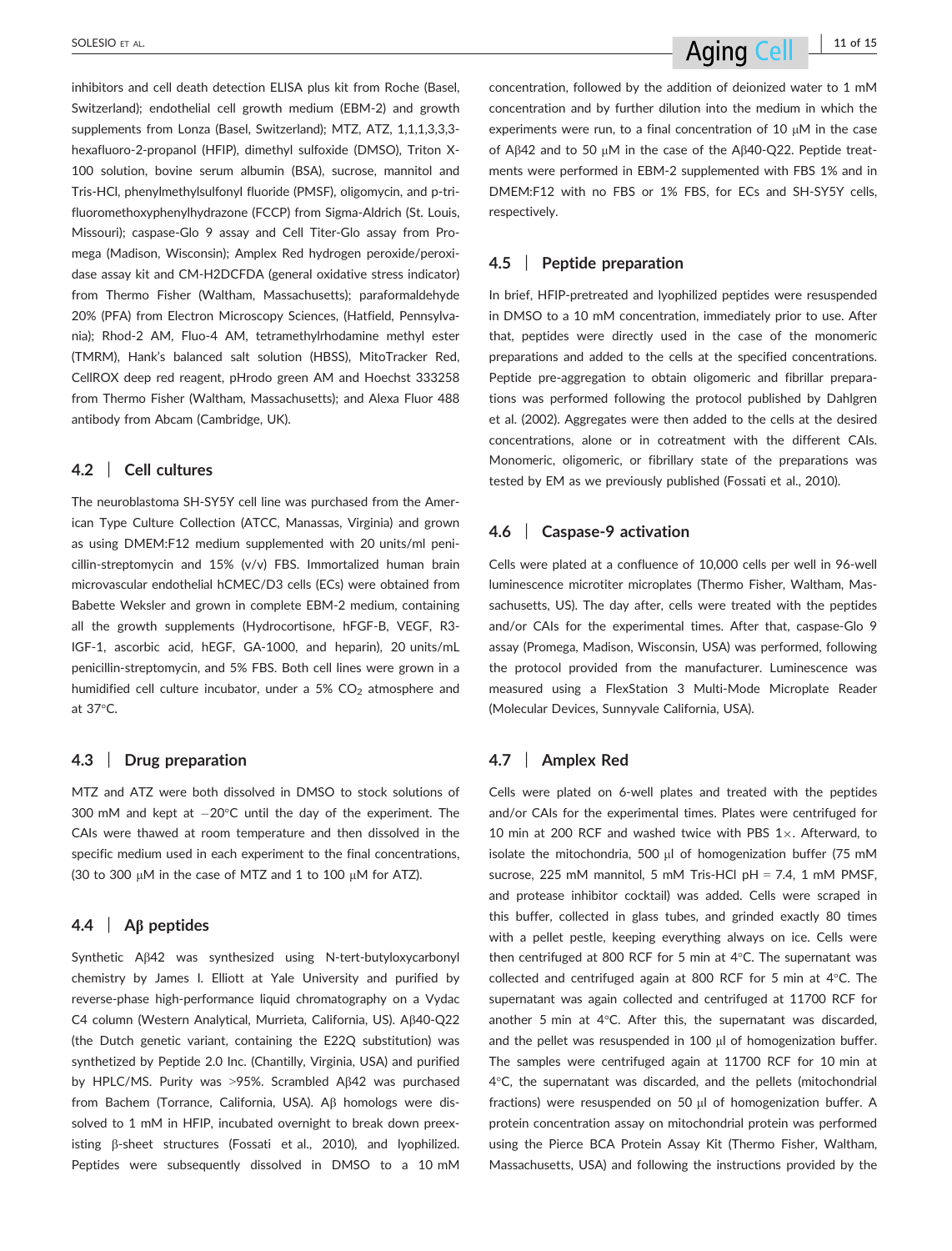# $12$  of 15  $\blacksquare$   $\blacksquare$   $\blacksquare$   $\blacksquare$   $\blacksquare$   $\blacksquare$   $\blacksquare$   $\blacksquare$   $\blacksquare$   $\blacksquare$   $\blacksquare$   $\blacksquare$   $\blacksquare$   $\blacksquare$   $\blacksquare$   $\blacksquare$   $\blacksquare$   $\blacksquare$   $\blacksquare$   $\blacksquare$   $\blacksquare$   $\blacksquare$   $\blacksquare$   $\blacksquare$   $\blacksquare$   $\blacksquare$   $\blacksquare$   $\blacksquare$   $\blacksquare$   $\blacksquare$

manufacturer. After that, mitochondrial fractions containing equal amounts of mitochondrial proteins were placed on 96-well absorbance microtiter microplates (Thermo Fisher, Waltham, Massachusetts, USA), and the Amplex Red assay was run, following the instructions provided by the manufacturer. Absorbance was measured by using a FlexStation (Molecular Devices, Sunnyvale California, USA).

# 4.8 | Immunocytochemical evaluation of Cytochrome C release

SH-SY5Y and microvascular ECs cells were plated on 15-mm optical borosilicate poly-L-lysine-coated sterile glass covers (Thermo Fisher, Waltham, Massachusetts, USA) at a 70% confluence. After 24 hr, cells were treated with the peptides in the presence or absence of MTZ or ATZ for 16 hr. Cells were then washed with PBS, fixed with 4% paraformaldehyde (10 min, RT), washed again, and blocked with 20 mg/ml BSA in PBS containing 0.3% Triton X-100 (PBST). Slides were further incubated with mouse monoclonal anti-CytC antibody (BD Biosciences; 1:200 in PBST containing 5 mg/ml BSA; 2 hr, RT) followed by Alexa Fluor 488-conjugated anti-mouse IgG (Thermo Fisher, Waltham, Massachusetts, USA) 1:200 in PBST with 5 mg/ml BSA for 1 hr at RT, as previously described fluorescence signals were visualized in a Zeiss LSM 510 laser scanning confocal/Confocor2 microscope using a  $40\times$  DIC oil immersion objective and LSM 510 software; acquired images were processed and analyzed using ImageJ (National Institute of Health).

#### 4.9 | Mitochondrial and cytoplasmic calcium assay

This assay was performed as previously published in F. In brief, cells were plated on 25-mm optical borosilicate poly-L-lysine-coated sterile glass covers, (Thermo Fisher, Waltham, Massachusetts, USA) at a 70% confluence. 24 hr later, cells were loaded with 5  $\mu$ M Rhod-2 AM or 2.5  $\mu$ M Fluo-4 AM on HBSS for 45 min. Then, cells were washed twice with HBSS and incubated for an additional 15 min on fresh HBSS, without Rhod-2 AM or Fluo-4 AM. After that, HBSS was replaced again by fresh HBSS, glasses were mounted on microscopy chambers, and experiments were conducted, after adding the pre-aggregated peptides and/or the CAIs. Cells were mounted on Sykes-Moore chambers (BellCo, Vineland, New Jersey, USA) and imaged every 15 s for 45 min, at a  $20\times$  magnification, using a Nikon fluorescent microscope (Chiyoda, Tokyo, Japan). The calcium ionophore ionomycin (5  $\mu$ M) was added at the end of the experiments to test whether the cells were still functional and able to maintain calcium gradient between cytoplasm and extracellular media after 45 min of experiment and to estimate the degree of maximal fluorescence (Supporting Information, Figure S2). Images were analyzed using NIS-Elements and ImageJ software. Specifically, at least 10 ROIs per field were marked in mitochondrial (Rhod-2) and cytoplasmic areas (Fuor-4) in all the images, and a time measurement of the intensity in both fluorophores was conducted. The fluorescence for each time point was normalized to the fluorescence value measured

at time  $= 0$  s. and expressed as a percentage of this initial fluorescence. Results of typical experiment are shown in Supporting Information, Figure S2. Please note that under these experimental conditions, a spontaneous moderate increase on Fluo-2 and Rhod-2 fluorescence was observed, even under control conditions (Supporting Information, Figure S2a–b). Due to the time frame of these experiments, the peptide was pre-aggregated as described above to obtain oligomers before being added to the cells.

#### 4.10 | TMRM assay

TMRM assay was performed using the probe in nonquenching mode conditions, as previously described in (Abramov, Fraley, et al., 2007). Cells were plated on 25-mm optical borosilicate poly-L-lysine-coated sterile glass covers (Thermo Fisher, Waltham, Massachusetts, USA) at a 70% confluence. The day after, cells were washed twice with HBSS and charged with 60 nM TMRM on HBSS. Cells were then incubated for 20 min in the incubator at 37°C and washed again with HBSS. After that, the medium was replaced by HBSS containing 15 nM of TMRM, to maintain the equilibrium distribution of the fluorophore. As shown in Supporting Information, Figure S1 under our experimental conditions, addition of FCCP leads to an abrupt drop in fluorescence. This confirms that TMRM fluorescence directly reflects the values of mitochondrial membrane potential and no appreciable quenching of TMRM fluorescence occurred. Cells were then mounted on Sykes-Moore chambers (BellCo, Vineland, New Jersey, USA) and treated with the different CAIs and/or peptides. An image was taken at minute 0 and at minute 45, after adding the CAIs and/ or peptides with different aggregation states.

#### 4.11 | pH measurement

Cells were plated on 96-well fluorescence microtiter microplates (Thermo Fisher Scientific). The day after, cells were treated with the different CAIs and/or peptides. After treatment, intracellular pH measurement was performed using the pHrodo red AM kit (Thermo Fisher Scientific), following the indications provided by the manufacturer.

### 4.12 | ATP measurement

Steady-state levels of ATP were estimated using the Cell Titer-Glo, according to manufacturer's instructions. In brief,  $5 \times 10^3$  cells per well of both ECs and SH-SY5Y cells were plated on 96-well plates. The day after, cells were treated with either 10  $\mu$ M Q22 or 50  $\mu$ M Ab42 peptides, respectively. Peptides were added alone or in combination with increasing concentrations of MTZ (100 and 300  $\mu$ M) or ATZ (10 and 100  $\mu$ M). Controls were treated with either DMSO or  $5 \mu$ M oligomycin. After 3 hr of treatment, the plates containing the cells were equilibrated to room temperature for 30 min prior to addition of the luciferin/luciferase/cell lysis mixture. Absolute luminescence from quadruplicate experiments was recorded using a SpectraMax plate reader (Molecular Devices, Sunnyvale California, USA).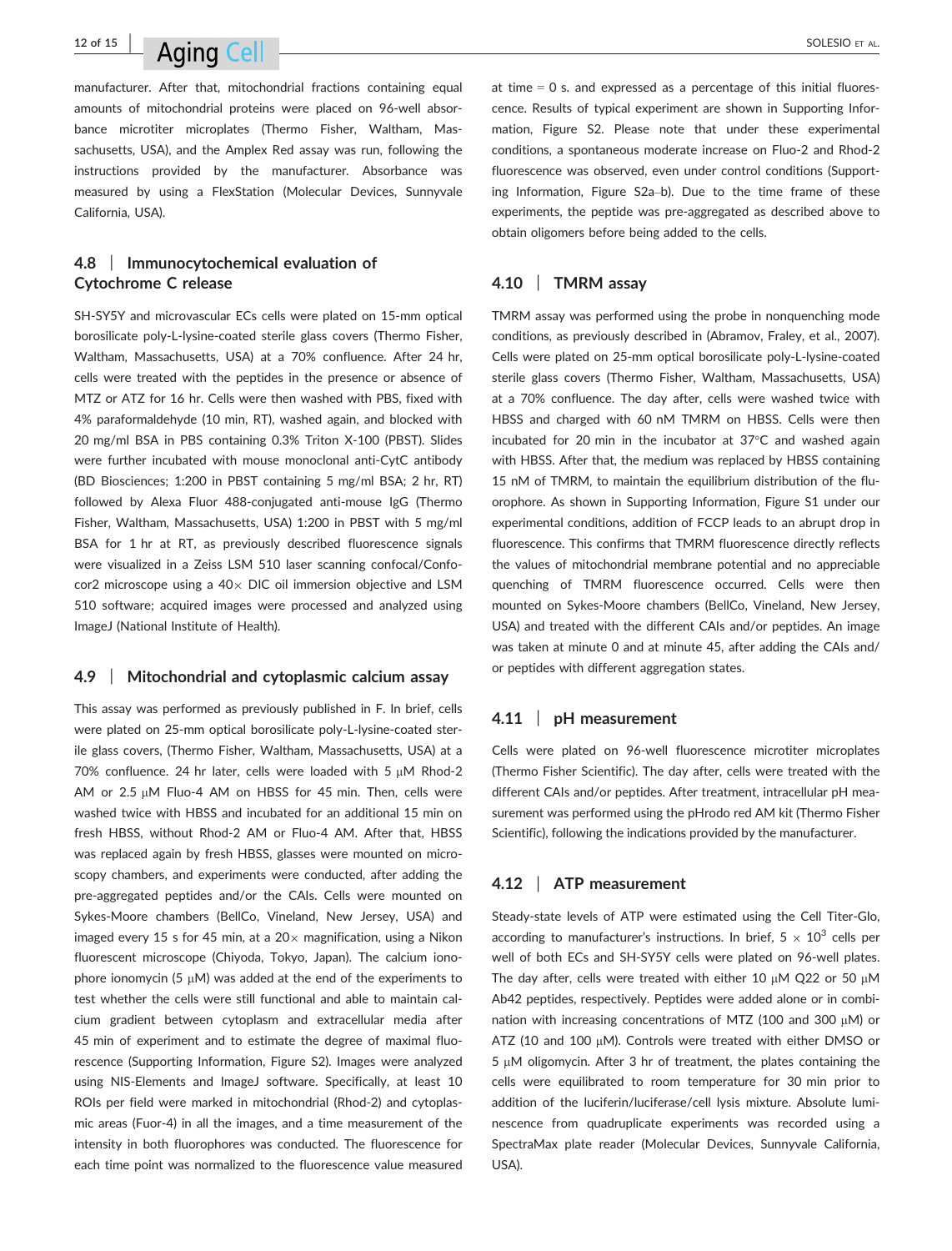Statistical significance of differences between groups was determined by Student's t test or two-tailed Student's t test. Moreover, in experiments containing more than two groups, the statistical significance was determined by ANOVA with turkey post-hoc test. For the statistical analysis and the graphical representation, we used Origins Lab (Northampton, Massachusetts, USA) software and GraphPad Prism (GraphPad, La Jolla, CA). Values of  $p \le 0.05$  were considered significant. (\*  $p \le 0.05$ , \*\* $p \le 0.01$ , \*\*\* $p \le 0.001$ ).

#### ACKNOWLEDGMENTS

We sincerely thank Drs. Jorge Ghiso and Agueda Rostagno for sharing experimental and space resources during the first period of this study, and Dr. Erik R. Swanson for providing us with N-methyl acetazolamide, the structural analog of ATZ. This work was supported by grants from the American Heart Association 13SDG16860017, the Alzheimer's Association NIRG-12-240372, the Leon Levy Fellowship in Neuroscience, the Blas Frangione Foundation to SF, NIH grants AG008051 and NS073502 to TW and NIH grants AG13616, AG022374, AG12101, AG057570 awarded to MdL. MES was partly a fellow from CIEN-Reina Sofia Foundation (Carlos III Health Institute, Spanish Ministry of Economy).

#### AUTHOR CONTRIBUTIONS

SF and MS wrote the manuscript and prepared figures. MS, PP, LD, and MSM performed experiments. SF supervised the study, designed research, edited the manuscript, and acquired funding. PP, MJDL, TW, and EP gave intellectual input and revised the manuscript.

#### ORCID

María E. Solesio D http://orcid.org/0000-0002-8105-1701 Silvia Fossati<sup>D</sup> http://orcid.org/0000-0002-2047-222X

#### REFERENCES

- Abramov, A. Y., Canevari, L., & Duchen, M. R. (2003). Changes in intracellular calcium and glutathione in astrocytes as the primary mechanism of amyloid neurotoxicity. Journal of Neuroscience, 23(12), 5088–5095.
- Abramov, A. Y., Canevari, L., & Duchen, M. R. (2004). Calcium signals induced by amyloid beta peptide and their consequences in neurons and astrocytes in culture. Biochimica et Biophysica Acta, 1742(1–3), 81–87. [https://doi.org/10.1016/j.bbamcr.2004.09.006.](https://doi.org/10.1016/j.bbamcr.2004.09.006)
- Abramov, A. Y., & Duchen, M. R. (2003). Actions of ionomycin, 4-Br A23187 and a novel electrogenic Ca2  $+$  ionophore on mitochondria in intact cells. Cell Calcium, 33(2), 101–112.
- Abramov, A. Y., Fraley, C., Diao, C. T., Winkfein, R., Colicos, M. A., Duchen, M. R., & Pavlov, E. (2007). Targeted polyphosphatase expression alters mitochondrial metabolism and inhibits calciumdependent cell death. Proceedings of the National Academy of Sciences of the United States of America, 104(46), 18091–18096. [https://doi.](https://doi.org/10.1073/pnas.0708959104) [org/10.1073/pnas.0708959104.](https://doi.org/10.1073/pnas.0708959104)
- Aggarwal, M., Kondeti, B., & McKenna, R. (2013). Anticonvulsant/ antiepileptic carbonic anhydrase inhibitors: A patent review. Expert Opinion on Therapeutic Patents, 23(6), 717–724. [https://doi.org/10.](https://doi.org/10.1517/13543776.2013.782394) [1517/13543776.2013.782394.](https://doi.org/10.1517/13543776.2013.782394)
- Alperin, N., Oliu, C. J., Bagci, A. M., Lee, S. H., Kovanlikaya, I., Adams, D., & Relkin, N. (2014). Low-dose acetazolamide reverses periventricular white matter hyperintensities in iNPH. Neurology, 82(15), 1347–1351. <https://doi.org/10.1212/WNL.0000000000000313>.
- Babcock, D. F., Herrington, J., Goodwin, P. C., Park, Y. B., & Hille, B. (1997). Mitochondrial participation in the intracellular Ca2 + network. Journal of Cell Biology, 136(4), 833–844.
- Beal, M. F. (2005). Oxidative damage as an early marker of Alzheimer's disease and mild cognitive impairment. Neurobiology of Aging, 26(5), 585–586. [https://doi.org/S0197-4580\(04\)00331-8\[pii\].](https://doi.org/S0197-4580(04)00331-8%5bpii%5d)
- Berridge, M. J., Bootman, M. D., & Lipp, P. (1998). Calcium–a life and death signal. Nature, 395(6703), 645–648.<https://doi.org/10.1038/27094>.
- Boitier, E., Rea, R., & Duchen, M. R. (1999). Mitochondria exert a negative feedback on the propagation of intracellular Ca2 + waves in rat cortical astrocytes. Journal of Cell Biology, 145(4), 795–808.
- Celsi, F., Pizzo, P., Brini, M., Leo, S., Fotino, C., Pinton, P., & Rizzuto, R. (2009). Mitochondria, calcium and cell death: A deadly triad in neurodegeneration. Biochimica et Biophysica Acta, 1787(5), 335–344. [https://doi.org/10.1016/j.bbabio.2009.02.021.](https://doi.org/10.1016/j.bbabio.2009.02.021)
- Crandall, E. D., Bidani, A., & Forster, R. E. (1977). Postcapillary changes in blood pH in vivo during carbonic anhydrase inhibition. Journal of Applied Physiology: Respiratory, Environmental and Exercise Physiology, 43(4), 582–590.
- Dahlgren, K. N., Manelli, A. M., Stine, W. B. Jr, Baker, L. K., Krafft, G. A., & LaDu, M. J. (2002). Oligomeric and fibrillar species of amyloid-beta peptides differentially affect neuronal viability. Journal of Biological Chemistry, 277(35), 32046–32053. [https://doi.org/10.1074/jbc.](https://doi.org/10.1074/jbc.M201750200%5bpii%5d) [M201750200\[pii\]](https://doi.org/10.1074/jbc.M201750200%5bpii%5d).
- Drummond, E., Nayak, S., Faustin, A., Pires, G., Hickman, R. A., Askenazi, M., & Wisniewski, T. (2017). Proteomic differences in amyloid plaques in rapidly progressive and sporadic Alzheimer's disease. Acta Neuropathologica, 133(6), 933–954. [https://doi.org/10.1007/s00401-017-1691-0.](https://doi.org/10.1007/s00401-017-1691-0)
- Fossati, S., Cam, J., Meyerson, J., Mezhericher, E., Romero, I. A., Couraud, P. O., & Rostagno, A. (2010). Differential activation of mitochondrial apoptotic pathways by vasculotropic amyloid-beta variants in cells composing the cerebral vessel walls. FASEB J, 24(1), 229–241. [https://doi.org/10.1096/fj.09-139584\[pii\].](https://doi.org/10.1096/fj.09-139584%5bpii%5d)
- Fossati, S., Ghiso, J., & Rostagno, A. (2012a). Insights into caspasemediated apoptotic pathways induced by amyloid-beta in cerebral microvascular endothelial cells. Neuro-Degenerative Diseases, 10(1–4), 324–328. [https://doi.org/10.1159/000332821.](https://doi.org/10.1159/000332821)
- Fossati, S., Ghiso, J., & Rostagno, A. (2012b). TRAIL death receptors DR4 and DR5 mediate cerebral microvascular endothelial cell apoptosis induced by oligomeric Alzheimer's Abeta. Cell Death & Disease, 3, e321. [https://doi.org/10.1038/cddis.2012.55\[pii\].](https://doi.org/10.1038/cddis.2012.55%5bpii%5d)
- Fossati, S., Giannoni, P., Solesio, M. E., Cocklin, S. L., Cabrera, E., Ghiso, J., & Rostagno, A. (2016). The carbonic anhydrase inhibitor methazolamide prevents amyloid beta-induced mitochondrial dysfunction and caspase activation protecting neuronal and glial cells in vitro and in the mouse brain. Neurobiology of Diseases, 86, 29–40. [https://doi.org/](https://doi.org/10.1016/j.nbd.2015.11.006) [10.1016/j.nbd.2015.11.006.](https://doi.org/10.1016/j.nbd.2015.11.006)
- Fossati, S., Todd, K., Sotolongo, K., Ghiso, J., & Rostagno, A. (2013). Differential contribution of isoaspartate post-translational modifications to the fibrillization and toxic properties of amyloid-beta and the asparagine 23 Iowa mutation. Biochemical Journal, 456, 347– 36[0https://doi.org/10.1042/BJ20130652\[pii\].](https://doi.org/10.1042/BJ20130652%5bpii%5d)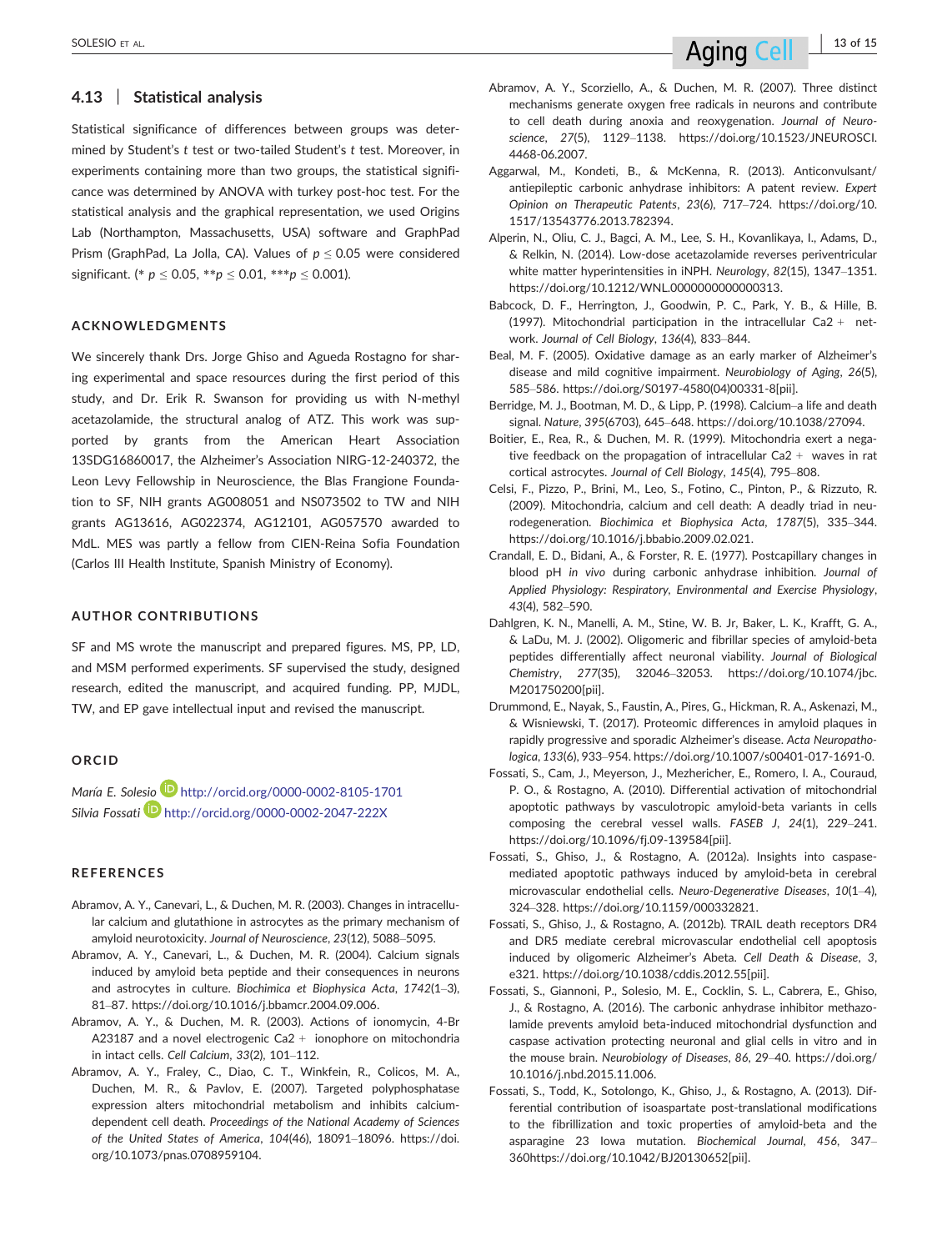# $14$  of 15  $\blacksquare$   $\blacksquare$   $\blacksquare$   $\blacksquare$   $\blacksquare$   $\blacksquare$   $\blacksquare$   $\blacksquare$   $\blacksquare$   $\blacksquare$   $\blacksquare$   $\blacksquare$   $\blacksquare$   $\blacksquare$   $\blacksquare$   $\blacksquare$   $\blacksquare$   $\blacksquare$   $\blacksquare$   $\blacksquare$   $\blacksquare$   $\blacksquare$   $\blacksquare$   $\blacksquare$   $\blacksquare$   $\blacksquare$   $\blacksquare$   $\blacksquare$   $\blacksquare$   $\blacksquare$

- Garwood, C., Faizullabhoy, A., Wharton, S. B., Ince, P. G., Heath, P. R., Shaw, P. J., ... Brayne, C. (2013). Calcium dysregulation in relation to Alzheimer-type pathology in the ageing brain. Neuropathology and Applied Neurobiology, 39(7), 788–799. [https://doi.org/10.1111/nan.](https://doi.org/10.1111/nan.12033) [12033.](https://doi.org/10.1111/nan.12033)
- Ghandour, M. S., Parkkila, A. K., Parkkila, S., Waheed, A., & Sly, W. S. (2000). Mitochondrial carbonic anhydrase in the nervous system: Expression in neuronal and glial cells. Journal of Neurochemistry, 75(5), 2212–2220.
- Granatiero, V., Giorgio, V., Cali, T., Patron, M., Brini, M., Bernardi, P., & Rizzuto, R. (2015). Reduced mitochondrial Ca transients stimulate autophagy in human fibroblasts carrying the 13514A>G mutation of the ND5 subunit of NADH dehydrogenase. Cell Death and Differentiation, 23(2), 231.<https://doi.org/10.1038/cdd.2015.84>.
- Hirai, K., Aliev, G., Nunomura, A., Fujioka, H., Russell, R. L., Atwood, C. S., & Smith, M. A. (2001). Mitochondrial abnormalities in Alzheimer's disease. Journal of Neuroscience, 21(9), 3017–3023.
- Huang, L., Yang, Q., Zhang, L., Chen, X., Huang, Q., & Wang, H. (2010). Acetazolamide improves cerebral hemodynamics in CADASIL. Journal of the Neurological Sciences, 292(1–2), 77–80. [https://doi.org/10.](https://doi.org/10.1016/j.jns.2010.01.023) [1016/j.jns.2010.01.023.](https://doi.org/10.1016/j.jns.2010.01.023)
- Jiang, S., Wang, F., Zhu, S., Zhang, X., Guo, Z., Li, R., & Xu, Q. (2013). Preformulation study of methazolamide for topical ophthalmic delivery: Physicochemical properties and degradation kinetics in aqueous solutions. International Journal of Pharmaceutics, 448(2), 390–393. <https://doi.org/10.1016/j.ijpharm.2013.03.018>.
- Kamegawa, A., Hiroaki, Y., Tani, K., & Fujiyoshi, Y. (2016). Two-dimensional crystal structure of aquaporin-4 bound to the inhibitor acetazolamide. Microscopy (Oxf), 65(2), 177–184. [https://doi.org/10.1093/](https://doi.org/10.1093/jmicro/dfv368) imicro/dfv368
- Kaminsky, Y. G., & Kosenko, E. A. (2008). Effects of amyloid-beta peptides on hydrogen peroxide-metabolizing enzymes in rat brain in vivo. Free Radical Research, 42(6), 564–573. [https://doi.org/10.](https://doi.org/10.1080/10715760802159057) [1080/10715760802159057](https://doi.org/10.1080/10715760802159057).
- MacLennan, D. H., & Wong, P. T. (1971). Isolation of a calcium-sequestering protein from sarcoplasmic reticulum. Proceedings of the National Academy of Sciences of the United States of America, 68(6), 1231–1235.
- Mancuso, M., Coppede, F., Murri, L., & Siciliano, G. (2007). Mitochondrial cascade hypothesis of Alzheimer's disease: Myth or reality? Antioxidants & Redox Signaling, 9(10), 1631–1646. [https://doi.org/10.1089/](https://doi.org/10.1089/ars.2007.1761) [ars.2007.1761](https://doi.org/10.1089/ars.2007.1761).
- Meldrum, N. U., & Roughton, F. J. (1933). Carbonic anhydrase. Its preparation and properties. The Journal of Physiology, 80(2), 113–142.
- Milton, N. G. (2004). Role of hydrogen peroxide in the aetiology of Alzheimer's disease: Implications for treatment. Drugs and Aging, 21(2), 81–100.
- Moreira, P. I., Carvalho, C., Zhu, X., Smith, M. A., & Perry, G. (2010). Mitochondrial dysfunction is a trigger of Alzheimer's disease pathophysiology. Biochimica et Biophysica Acta, 1802(1), 2–10. [https://doi.](https://doi.org/10.1016/j.bbadis.2009.10.006) [org/10.1016/j.bbadis.2009.10.006](https://doi.org/10.1016/j.bbadis.2009.10.006).
- Newington, J. T., Pitts, A., Chien, A., Arseneault, R., Schubert, D., & Cumming, R. C. (2011). Amyloid beta resistance in nerve cell lines is mediated by the Warburg effect. PLoS One, 6(4), e19191. [https://doi.org/](https://doi.org/10.1371/journal.pone.0019191) [10.1371/journal.pone.0019191.](https://doi.org/10.1371/journal.pone.0019191)
- Pollard, A., Shephard, F., Freed, J., Liddell, S., & Chakrabarti, L. (2016). Mitochondrial proteomic profiling reveals increased carbonic anhydrase II in aging and neurodegeneration. Aging (Albany NY), 8(10), 2425–2436.<https://doi.org/10.18632/aging.101064>.
- Price, T. O., Eranki, V., Banks, W. A., Ercal, N., & Shah, G. N. (2012). Topiramate treatment protects blood-brain barrier pericytes from hyperglycemia-induced oxidative damage in diabetic mice. Endocrinology, 153(1), 362–372. [https://doi.org/10.1210/en.2011-1638.](https://doi.org/10.1210/en.2011-1638)
- Revesz, T., Holton, J. L., Lashley, T., Plant, G., Frangione, B., Rostagno, A., & Ghiso, J. (2009). Genetics and molecular pathogenesis of sporadic

and hereditary cerebral amyloid angiopathies. Acta Neuropathologica, 118(1), 115–130.<https://doi.org/10.1007/s00401-009-0501-8>.

- Shah, G. N., Morofuji, Y., Banks, W. A., & Price, T. O. (2013). High glucose-induced mitochondrial respiration and reactive oxygen species in mouse cerebral pericytes is reversed by pharmacological inhibition of mitochondrial carbonic anhydrases: Implications for cerebral microvascular disease in diabetes. Biochemical and Biophysical Research Communications, 440(2), 354–358. [https://doi.org/10.1016/](https://doi.org/10.1016/j.bbrc.2013.09.086) [j.bbrc.2013.09.086.](https://doi.org/10.1016/j.bbrc.2013.09.086)
- Singh, M., Sharma, H., & Singh, N. (2007). Hydrogen peroxide induces apoptosis in HeLa cells through mitochondrial pathway. Mitochondrion, 7(6), 367–373.<https://doi.org/10.1016/j.mito.2007.07.003>.
- Smithen, M., Elustondo, P. A., Winkfein, R., Zakharian, E., Abramov, A. Y., & Pavlov, E. (2013). Role of polyhydroxybutyrate in mitochondrial calcium uptake. Cell Calcium, 54(2), 86–94. [https://doi.org/10.1016/](https://doi.org/10.1016/j.ceca.2013.04.006) [j.ceca.2013.04.006](https://doi.org/10.1016/j.ceca.2013.04.006).
- Solesio, M. E., Prime, T. A., Logan, A., Murphy, M. P., Del Mar Arroyo-Jimenez, M., Jordan, J., & Galindo, M. F. (2013). The mitochondria-targeted anti-oxidant MitoQ reduces aspects of mitochondrial fission in the 6- OHDA cell model of Parkinson's disease. Biochimica et Biophysica Acta, 1832(1), 174–182.<https://doi.org/10.1016/j.bbadis.2012.07.009>.
- Solesio, M. E., Saez-Atienzar, S., Jordan, J., & Galindo, M. F. (2012). Characterization of mitophagy in the 6-hydoxydopamine Parkinson's disease model. Toxicological Sciences, 129(2), 411–420. [https://doi.org/](https://doi.org/10.1093/toxsci/kfs218) [10.1093/toxsci/kfs218.](https://doi.org/10.1093/toxsci/kfs218)
- Solesio, M. E., Saez-Atienzar, S., Jordan, J., & Galindo, M. F. (2013). 3- Nitropropionic acid induces autophagy by forming mitochondrial permeability transition pores rather than activating the mitochondrial fission pathway. British Journal of Pharmacology, 168(1), 63–75. <https://doi.org/10.1111/j.1476-5381.2012.01994.x>.
- Supuran, C. T. (2008). Carbonic anhydrases: Novel therapeutic applications for inhibitors and activators. Nature Reviews Drug Discovery, 7 (2), 168–181.<https://doi.org/10.1038/nrd2467>.
- Swerdlow, R. H., Burns, J. M., & Khan, S. M. (2010). The Alzheimer's disease mitochondrial cascade hypothesis. Journal of Alzheimer's Disease, 20(Suppl 2), S265–S279. [https://doi.org/10.3233/JAD-2010-100339](https://doi.org/10.3233/JAD-2010-100339%5bpii%5d) [pii]
- Swerdlow, R. H., Burns, J. M., & Khan, S. M. (2014). The Alzheimer's disease mitochondrial cascade hypothesis: Progress and perspectives. Biochimica et Biophysica Acta, 1842(8), 1219–1231. [https://doi.org/](https://doi.org/10.1016/j.bbadis.2013.09.010) [10.1016/j.bbadis.2013.09.010](https://doi.org/10.1016/j.bbadis.2013.09.010).
- Swerdlow, R. H., & Khan, S. M. (2009). The Alzheimer's disease mitochondrial cascade hypothesis: An update. Experimental Neurology, 218 (2), 308–315. [https://doi.org/10.1016/j.expneurol.2009.01.011\[pii\]](https://doi.org/10.1016/j.expneurol.2009.01.011%5bpii%5d).
- Tabner, B. J., El-Agnaf, O. M., Turnbull, S., German, M. J., Paleologou, K. E., Hayashi, Y., & Allsop, D. (2005). Hydrogen peroxide is generated during the very early stages of aggregation of the amyloid peptides implicated in Alzheimer disease and familial British dementia. Journal of Biological Chemistry, 280(43), 35789–35792. [https://doi.org/10.](https://doi.org/10.1074/jbc.C500238200) [1074/jbc.C500238200](https://doi.org/10.1074/jbc.C500238200).
- Turrens, J. F. (2003). Mitochondrial formation of reactive oxygen species. Journal of Physiology, 552(Pt 2), 335–344. [https://doi.org/10.1113/](https://doi.org/10.1113/jphysiol.2003.049478) [jphysiol.2003.049478](https://doi.org/10.1113/jphysiol.2003.049478).
- Wang, X., Figueroa, B. E., Stavrovskaya, I. G., Zhang, Y., Sirianni, A. C., Zhu, S., & Friedlander, R. M. (2009). Methazolamide and melatonin inhibit mitochondrial cytochrome C release and are neuroprotective in experimental models of ischemic injury. Stroke, 40(5), 1877–1885. [https://doi.org/10.1161/STROKEAHA.108.540765\[pii\]](https://doi.org/10.1161/STROKEAHA.108.540765%5bpii%5d).
- Wang, X., Zhu, S., Pei, Z., Drozda, M., Stavrovskaya, I. G., Del Signore, S. J., & Friedlander, R. M. (2008). Inhibitors of cytochrome c release with therapeutic potential for Huntington's disease. Journal of Neuroscience, 28(38), 9473–9485. [https://doi.org/10.1523/JNEUROSCI.](https://doi.org/10.1523/JNEUROSCI.1867-08.2008%5bpii%5d) [1867-08.2008\[pii\].](https://doi.org/10.1523/JNEUROSCI.1867-08.2008%5bpii%5d)
- Wright, A., Brearey, S., & Imray, C. (2008). High hopes at high altitudes: Pharmacotherapy for acute mountain sickness and high-altitude